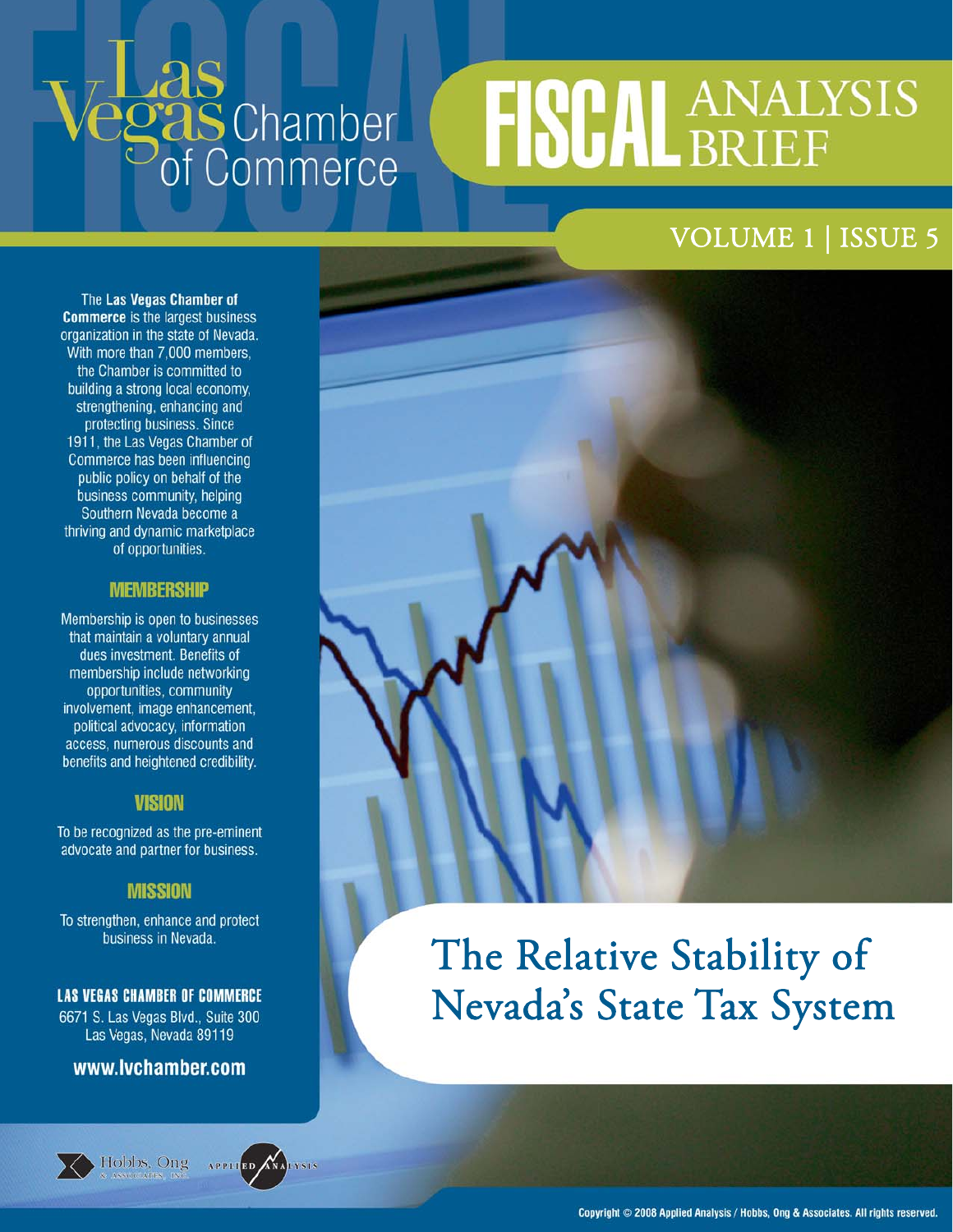



<span id="page-1-0"></span>



1

obbs, Ong & Associates and Applied Analysis were retained by the Las Vegas Chamber of Commerce to review and analyze various state and **I** local fiscal issues. Among the questions presented was how Nevada's tax system compares with that of other states, and, in particular, its relative stability. H

This fiscal brief addresses the question presented in three parts. First, it compares the relative stability of Nevada's system of taxation to systems existing in other states. Inflation-adjusted revenue per capita, per \$1,000 of income and per \$1 million in gross state product is analyzed. Respecting the reality that state tax systems change over time, this analysis also reflects the impact of policy decisions increasing or decreasing a state's total collections. Second, it addresses the common belief (or misconception) that local governments in Nevada maintain a competitive advantage over the state relative to revenue stability because they are more dependent upon ad valorem (property) taxes while the state is more dependent on sales and gaming taxes. This analysis briefly reviews the distribution of major tax revenues between the state and local governments. Third, this brief specifically treats interaction between Nevada's system of funding K-12 public schools and the state general fund, demonstrating the very fine line between the state's general fund and its distributive school account.

#### FINDINGS IN SUMMARY

#### **Part I: Tax System Volatility**

Substantial decline in Nevada's general fund revenue has raised concern about the relative strength and stability of Nevada's public revenue system. The erosion of this fund, and its key revenue sources, is clear and well documented. General fund revenues, which have averaged \$1,016 in inflationadjusted per capita terms since FY 1989-90 have fallen as low as \$894 per capita (FY 2002-03) and been as high as \$1,162 (FY 2004-05). Accounting for recent modifications, the general fund is expected to generate \$940 per capita in FY 2008-09, 7.6 percent less than its long-run average. Please see Exhibits 1 and 2.

The proximate cause of the revenue erosion is the fund's dependence on sales and gaming taxes. These sources combine to account for 60 percent of state general fund revenues.<sup>[1](#page-1-0)</sup> Taxable retail sales have been highly cyclical while

Page 1

<sup>&</sup>lt;sup>1</sup>See, Nevada Legislative Counsel Bureau. Fiscal Division, 2007 Appropriations Report, General Fund Projections section, page 9.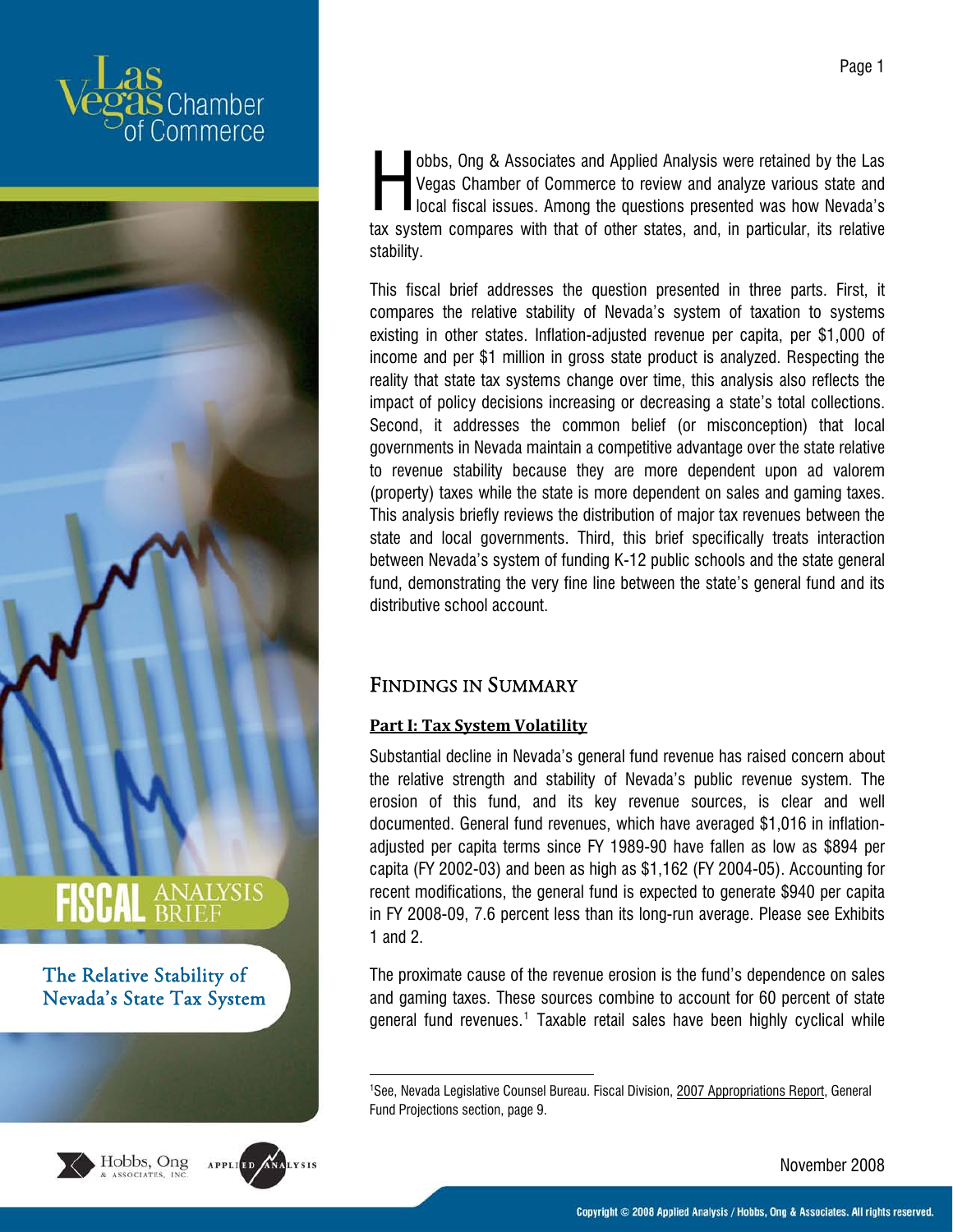



<span id="page-2-2"></span><span id="page-2-1"></span><span id="page-2-0"></span>



taxable gaming win has fallen off sharply in inflation-adjusted per capita terms. Please see Exhibits 3 and 4.

Overall, Nevada's system is heavily dependent on retail sales and gross receipts (gaming) taxes and devoid of any dependence on constitutionally prohibited income taxes, which constitute 42.6 percent of state government revenues nationally. $2$  Please see Exhibit 5. Although it is not without its limitations, this system has generally worked well for Nevada in most years, providing the capacity for substantial growth, bolstering economic development and providing a comparably stable revenue stream. That said, past performance should not lead to unfounded confidence in future performance, particularly when one considers the augmentations made by the State Legislature in the early 1990s and again in 2003.

According to data reported by the U.S. Census Bureau, *State Tax Collections Report*, Nevada collected \$6.[3](#page-2-1) billion in taxes during 2007.<sup>3</sup> Since 1990, the state's tax collections have nearly tripled, escalating by a nation-leading 9.0 percent annually. As a point of reference, state taxes nationally have increased by just under 150 percent during that same period, or by a compound annual growth rate of 5.9 percent.<sup>[4](#page-2-2)</sup> Of course, much of Nevada's above-average increase is attributable to a growing number of taxpayers (residents, businesses and visitors). When comparing revenue systems, it is important to note that state tax collections include some revenues other than those used in the state's general fund and that the mechanics in each state are unique - comparisons should be qualified accordingly. However, the relative consistency of the U.S. Census Bureau's methodology over time allows broad comparisons such as those presented here to be drawn.

Three separate analyses were undertaken to evaluate Nevada's relative level of stability. They compare and contrast inflation-adjusted state tax collections on a per capita, per \$1,000 of income and per \$1 million of gross state product between 1990 and 2007 (the most recent dataset available). Stable systems are those that exhibit the least amount of variability relative to servicedemanding population growth or the expansion of the economy more broadly. To measure the amount of variability we use a standardized coefficient of variation, where the national median is benchmarked to 100. A score of 90 indicates that the state's tax system rate of variability is 10 percent below the national median; a score of 110 would indicate that the state's rate of variability is 10 percent above the national median. The results of this analysis were as follows.

1

<sup>&</sup>lt;sup>2</sup> See, Nev. Constitution. Article 10, Section 1, and U.S. Census Bureau (see Exhibit 5).<br><sup>3</sup> See, U.S. Census Bureau, Federal, State and Local Governments, State Government Tax Collections. Available at: [http://www.census.gov/govs/www/index.html.](http://www.census.gov/govs/www/index.html)<br>4 Id.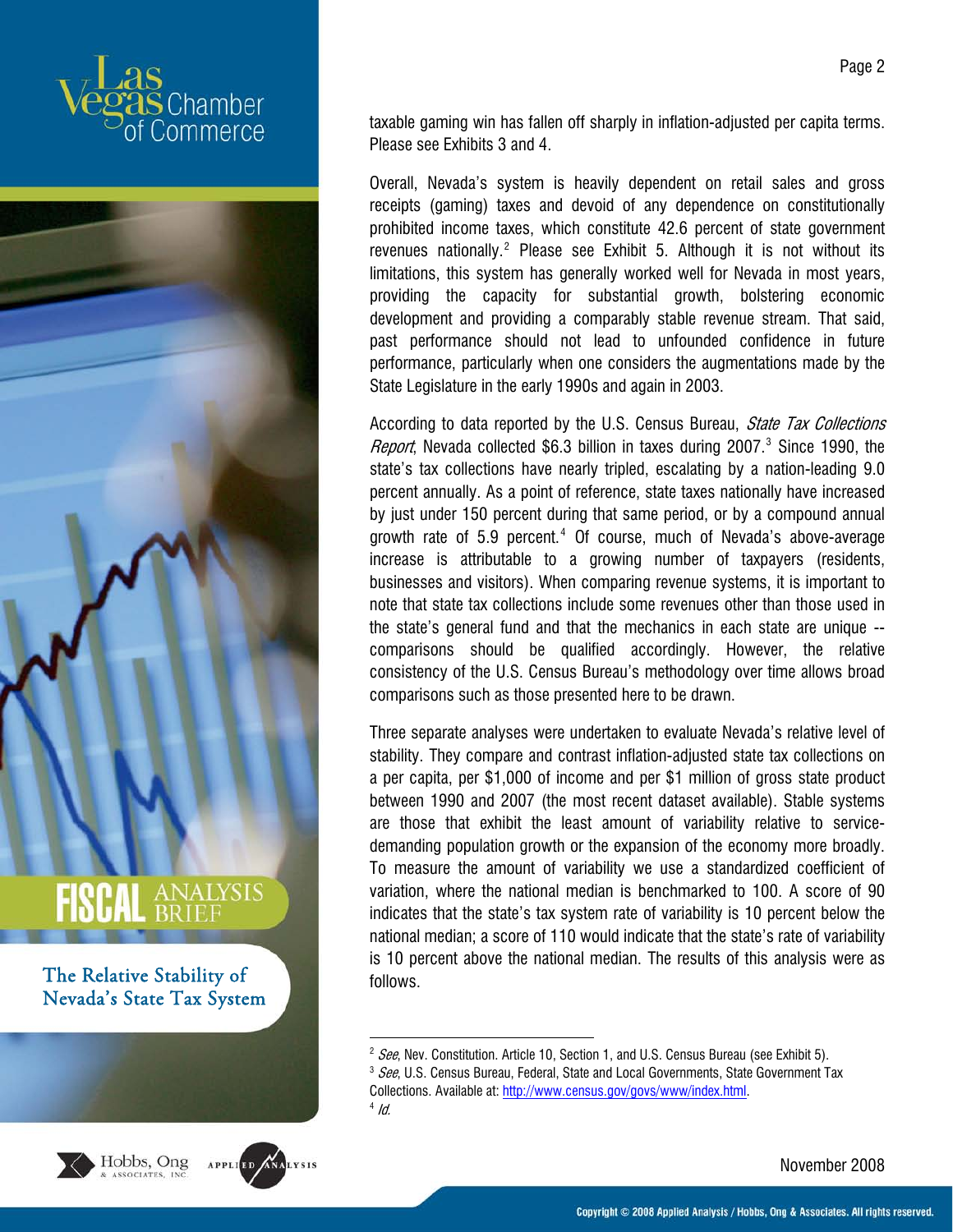



<span id="page-3-1"></span><span id="page-3-0"></span>



.

- **Inflation-Adjusted State Tax Collections Per Capita**. On average, Nevada's state tax system generated tax revenues of \$2,218 per capita between 1990 and 2007 with a standard deviation of \$160 per year or 7.2 percent. This translates into a standardized score of 74.1, ranking Nevada's tax system  $9<sup>th</sup>$  most stable nationally. Please see Exhibits 6 and 7.
- **State Tax Collections per \$1,000 of Personal Income**. On average, the state of Nevada collected \$62.61 per \$1,000 of personal income in state taxes between 1990 and 2007. The standard deviation in these collections was \$3.25 per year, or roughly 5.2 percent of the 18-year average. The median state variability nationally was 5.1 percent; thus, Nevada posted a standardized score of 101.5, which ranked  $27<sup>th</sup>$ nationally. Please see Exhibits 8 and 9.
- **State Tax Collections as a Percent of Gross State Product**. On average, the state collected \$56.85 per million of gross state product between 1990 and 2007. The standard deviation during the period was \$7.37, or 13.0 percent. This rate of variation was higher than the national median, which was 8.7 percent. Nevada's standardized score was 149.3, placing the state  $43<sup>rd</sup>$  nationally, among the least stable by this measurement. Please see Exhibits 10 and 11.

The results of this analysis suggest that Nevada's state tax system does not sit at either end of the spectrum. It is neither among the nation's most stable systems nor is it among its most volatile. Additional study would be required to better understand causal differences in the analyses summarized above. While the state could certainly take steps to increase its long-run stability, the system has generally been stable during the past two decades, with consideration given to legislative action taken in the early 1990's and in 2003 to augment revenues, and during the current biennium when state revenues are now projected to fall more than \$1 billion short of projections.

The impact of the current economic climate on state tax collections in and out of Nevada will inevitably focus attention on state tax systems' ability to "hold up" under pressure. A recent report by the Center on Budget and Policy Priorities indicated that 29 states were reporting budget shortfalls, with California, Arizona and Nevada leading the pack.<sup>[5](#page-3-0)</sup> These findings were generally consistent with a similar report issued by the National Conference of State Legislatures, which indicated that 38 states were either "concerned" or "pessimistic" regarding their general fund revenue outlooks for FY 2009.<sup>[6](#page-3-1)</sup> The reality is that every state's tax system is a function of consumption,

<sup>&</sup>lt;sup>5</sup> Elizabeth McNichol and Iris Lav. <u>29 States Faced Total Budget Shortfall</u>

of At Least \$48 Billion in 2009. Center on Budget and Policy Priorities. August 5, 2008.<br><sup>6</sup> See, National Conference of State Legislatures. Finance Dept. <u>State Budget Update</u>. June 2008.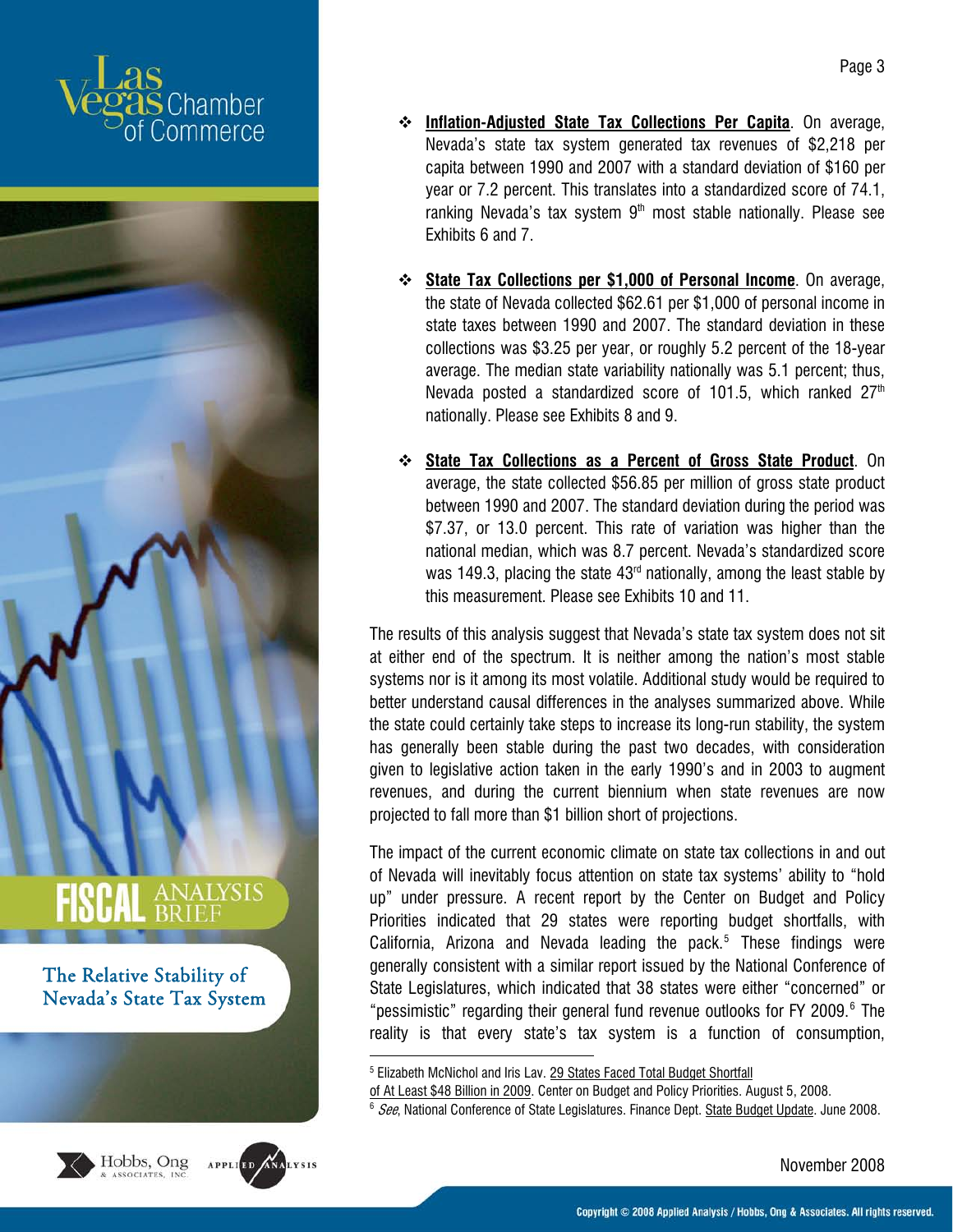



<span id="page-4-1"></span><span id="page-4-0"></span>



1

productivity and/or wealth. When the economy suffers broadly, as is the case in the vast majority of states today, there is no tax system in the nation that is immune to its effects.

#### **Part II: State and Local Governments' Relative Dependence on Major Revenue Sources**

In Nevada, there is a common belief local government revenues are more stable than state government revenues as a result of their higher relative dependence on ad valorem (property) taxes. Please see Exhibit 12. Some attribute this to the "Tax Shift" of 1981, others to the fact the state's general fund does not directly benefit from property tax revenues and still others to asymmetrical tax system design. A deeper analysis, however, suggests this is largely a case of elevating form over substance. Although Nevada's school districts are classified as "local entities" they are essentially wards of the state. Schools are most significantly supported by: (1) the Local School Support Tax, a 2.25-percent component of the state's sales and use tax; (2) a statemandated ad valorem (property) tax for public school operations; and (3) a state general fund appropriation.<sup>[7](#page-4-0)</sup> Although both the sales and property taxes are classified as "local", they are local in name only. Absent other policy directives, doubling the Local School Support Tax from 2.25 percent to 4.50 percent would not provide one additional dollar to Nevada schools. Rather, it would simply decrease the amount of the state's general fund appropriation, as funding levels for schools are determined by policy and not the productivity of dedicated revenue sources. The same is true of property taxes currently inuring to the state's 17 school districts as shown in budget documents reflecting the actual calculation of school funding.<sup>[8](#page-4-1)</sup> The effect of Nevada's school funding system on the state's revenue stability is treated more extensively later in this brief.

Taking this into account, the tables that follow examine the rate and revenue distribution for the state's three largest revenue sources.

<sup>&</sup>lt;sup>7</sup> See, Nevada Legislative Counsel Bureau. Fiscal Division, 2007 Appropriations Report.

<sup>&</sup>lt;sup>8</sup> Nevada Legislative Appropriations Report, Legislative Counsel Bureau, October 2007, page 149. Also see state budget working papers for Distributive School Account, Excel file name "DSA 2007-09 Senate and Assembly Close 5-30-07", Legislative Counsel Bureau, May 2007.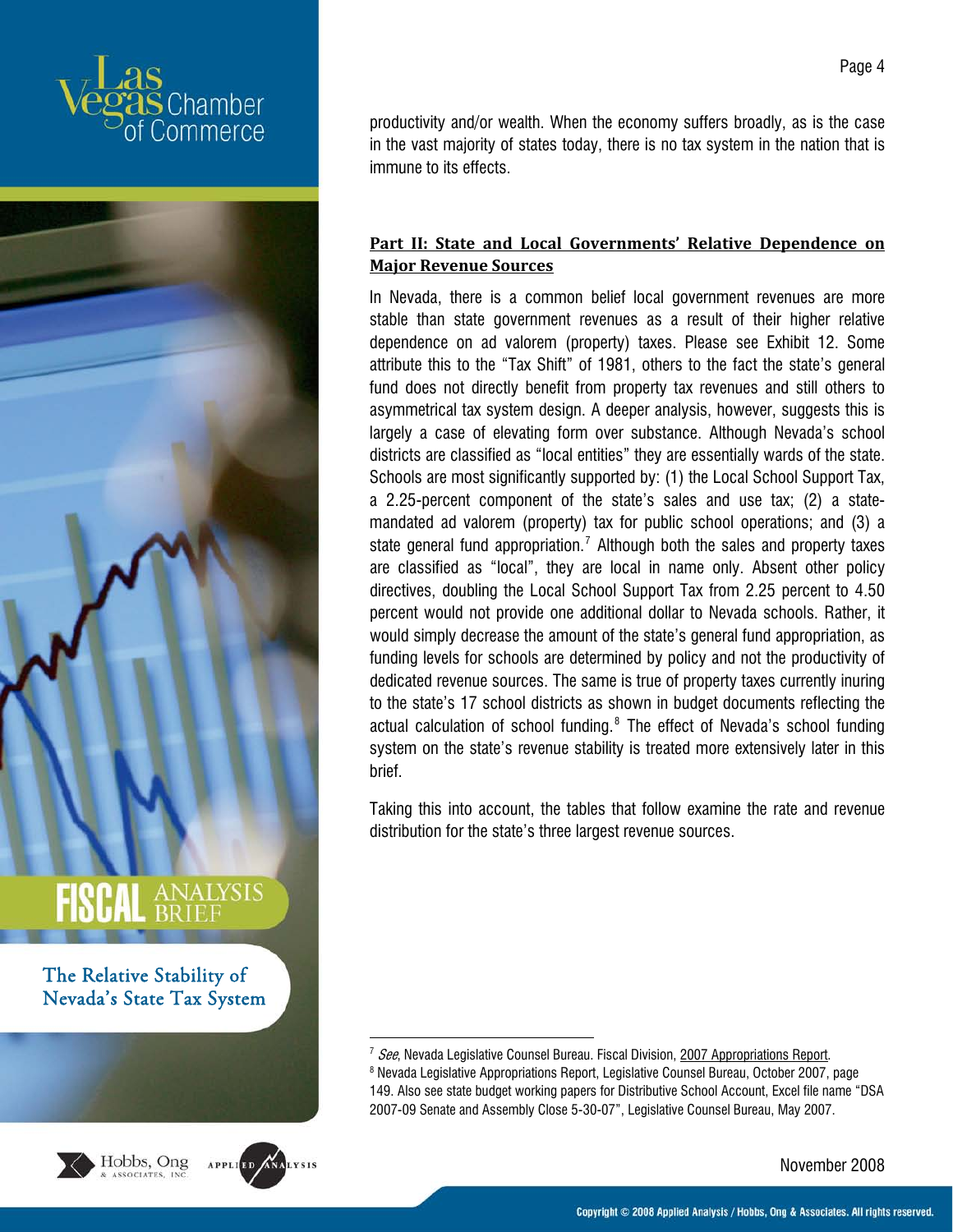



<span id="page-5-5"></span><span id="page-5-4"></span><span id="page-5-3"></span><span id="page-5-2"></span><span id="page-5-1"></span><span id="page-5-0"></span>



#### **Rate Distribution**

1

| <b>Maior</b><br><b>Revenue</b> | Total  |              | School           | <b>State</b> | %            |          | %        |
|--------------------------------|--------|--------------|------------------|--------------|--------------|----------|----------|
| <b>Sources</b>                 | Rate   | <b>State</b> | <b>Districts</b> | Combined     | <b>State</b> | Local    | Local    |
| Sales Tax <sup>9</sup>         | 7.57%  | 2.00%        | 2.25%            | 4.25%        | 56.3%        | 3.32%    | 43.7%    |
| Property Taxes <sup>10</sup>   | \$3.15 | \$0.17       | \$1.27           | \$1.44       | 45.6%        | \$1.71   | 54.4%    |
| Gaming Taxes <sup>11</sup>     | 6.17%  | 6.17%        | 0.00%            | 6.17%        | 100.0%       | $0.00\%$ | $0.00\%$ |

#### **Revenue Distribution (in millions)**

| <b>Major Revenue</b>         | Total   |              | <b>School</b>    | <b>State</b> | %            |            | %     |
|------------------------------|---------|--------------|------------------|--------------|--------------|------------|-------|
| <b>Sources</b>               | Revenue | <b>State</b> | <b>Districts</b> | Combined     | <b>State</b> | Local      | Local |
| Sales Tax <sup>12</sup>      | \$3,605 | \$964        | \$1.066          | \$2,030      | 56.3%        | \$1,575    | 43.7% |
| Property Taxes <sup>13</sup> | \$4,232 | \$228        | \$1.701          | \$1,929      | 45.6%        | \$2,303    | 54.4% |
| Gaming Taxes <sup>14</sup>   | \$772   | \$772        | <u>\$0</u>       | \$772        | 100%         | <u>\$0</u> | 0.00% |
| Total                        | \$8,609 | \$1,964      | \$2.767          | \$4.731      | 55.0%        | \$3,878    | 45.0% |

There are many reasons why state and local governments differ in terms of performance relative to budgets. These include, without limitation, a more conservative approach to budgeting (e.g., the state spends to the Economic Forum's consensus forecast and has recently budgeted less than the allowed level of reserves, where the largest local governments have tended to budget for less growth than is projected); a superior ability to adjust to actual revenue performance due to annual budget cycles (the state budgets for two years at a time); and the local practice of carrying forward capital budgets as funding balances until the subsequent budget cycle. Revenue sources are an important consideration; however, the idea that simply trading sales tax for property tax

 $^9$  Analysis assumes a blended average rate based on total taxable revenues and collections in FY 2008. Where data were pending, distributions ratios for FY 2007 were used.

<sup>&</sup>lt;sup>10</sup> Rates reflect the statewide average reported in the Nevada Department of Taxation's Property Tax Rates for Nevada Local Governments for Fiscal Year 2007-2008 report (commonly referred to as the Redbook). Rates expressed are per \$100 of assessed value. Assessed value in Nevada is 35 percent of taxable value. Note also that the property tax rates include all overlapping rates levied under state or local authority whether voter approved or not.<br><sup>11</sup> Analysis includes only percentage fees imposed on gross gaming win. Rate reflected is a

weighted average rate based on total taxable gaming won and fee collections reported in FY 2008.

<sup>&</sup>lt;sup>12</sup> See, Nevada Department of Taxation, Annual Report 2006-2007; see also, Nevada Department of Taxation, Consolidated Tax Distribution 2008; see also Nevada Department of Taxation, Annual Taxable Sales Statistics FY07.

 $13$  *See*, Nevada Department of Taxation's Property Tax Rates for Nevada Local Governments for Fiscal Year 2007-2008. July 27, 2007.<br><sup>14</sup> See, Nevada Gaming Control Board. Monthly Win and Percentage Fee Tax Collections reports.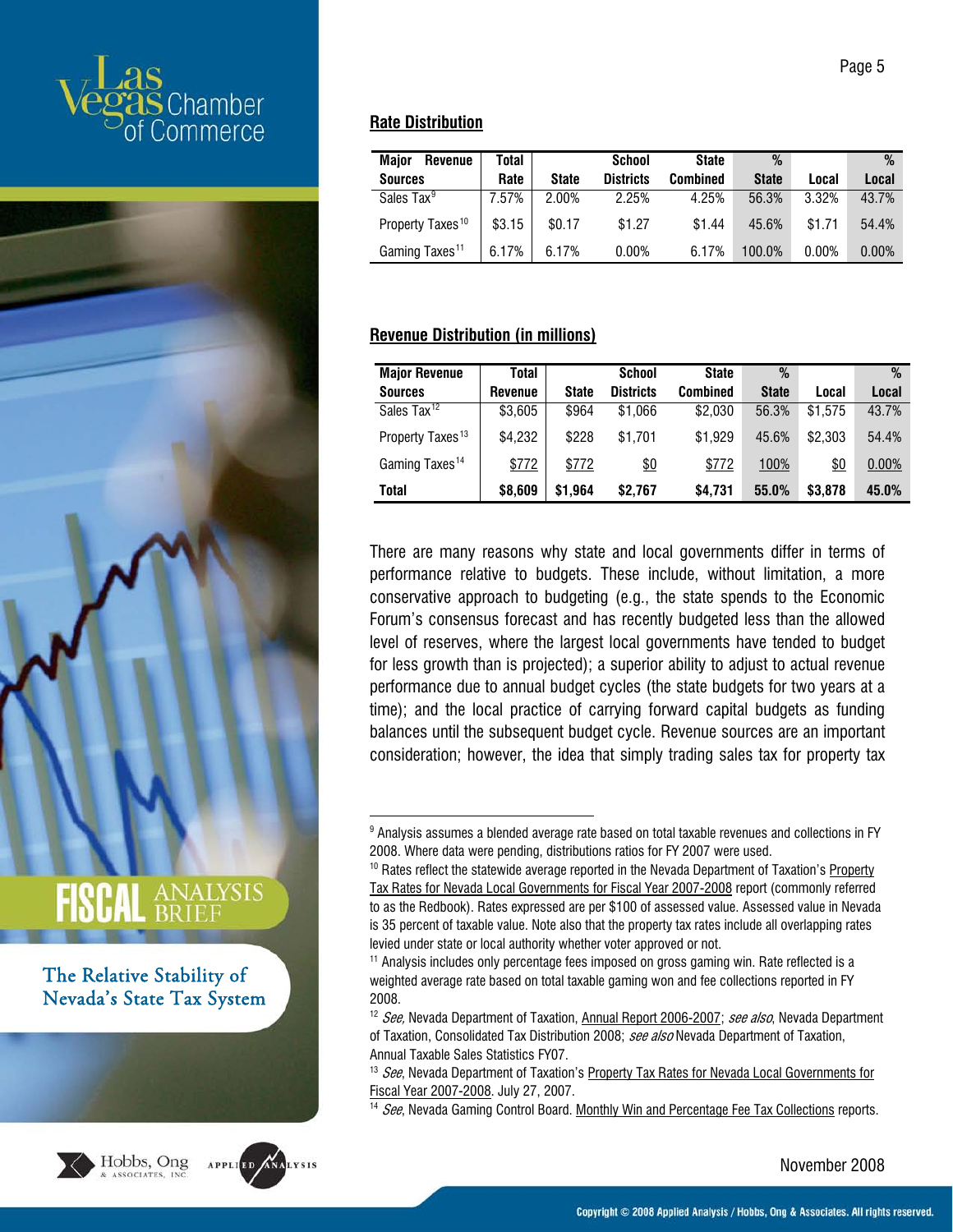



<span id="page-6-2"></span><span id="page-6-1"></span><span id="page-6-0"></span>



between the state and local level will somehow improve the state's lot lacks foundation.

#### EDUCATION FUNDING AND STATE REVENUE STABILITY

The Nevada Constitution requires the Legislature to establish and fund "a uniform system of common schools".[15](#page-6-0) The significance of Nevada's public school funding structure as part of state budget revenues and expenditures cannot be overstated. Unlike many other states, where local elections and taxing authority govern a large part of public school operating finances, funding for Nevada schools is governed by the state. The "Nevada Plan" for school finance, enacted in 1967, and the State Distributive School Account from which payments are made to school districts are often perceived as immensely complex and beyond the understanding of the average observer. Such should not be the case. Although the exact calculation of the amount of state payments to any given school district in any year involves literally hundreds of steps, the principle underlying the "Plan" is quite simple. In fact, it is simple enough that the formula is not even specified in law but only stated as:

 "State financial aid to school districts equals the difference between school district basic support guarantee and local available funds produced by mandatory taxes… This formula is designated the Nevada Plan."[16](#page-6-1)

Nevada's system of funding school operations, including major sources of "local" school revenue, is entirely directed – in effect "owned" - by the state, not by school districts. While the Legislature's deliberations concerning the amount of direct state general fund appropriations for K-12 are widely reported by the media, those appropriations in fact comprise only 33 percent of the taxes directed by the state through the K-12 funding system.<sup>[17](#page-6-2)</sup> Less often discussed is that under the "Nevada Plan" the state's 75 cent school property tax levy and the 2.25 percent school sales tax, both of which are accounted for outside the state's general fund and both of which act as reductions to state general fund appropriations, have virtually the same effect as if these taxes were deposited directly to the state's general fund and then appropriated to education programs. The interrelationship of state general fund appropriations and these ostensibly "local" school property and sales taxes is such that if increases in these sources are received, they benefit the state, not school districts; and if these sources decrease or are collected in less than projected

Page 6

<sup>15</sup> Nevada Constitution, Article 11 Section 2.

<sup>16</sup> Nevada Revised Statutes 387.121.

<sup>&</sup>lt;sup>17</sup> Nevada Legislative Appropriations Report, Legislative Counsel Bureau, October 2007, page 149. Also see State budget working papers for Distributive School Account, Excel file name "DSA 2007-09 Senate and Assembly Close 5-30-07", Legislative Counsel Bureau, May 2007.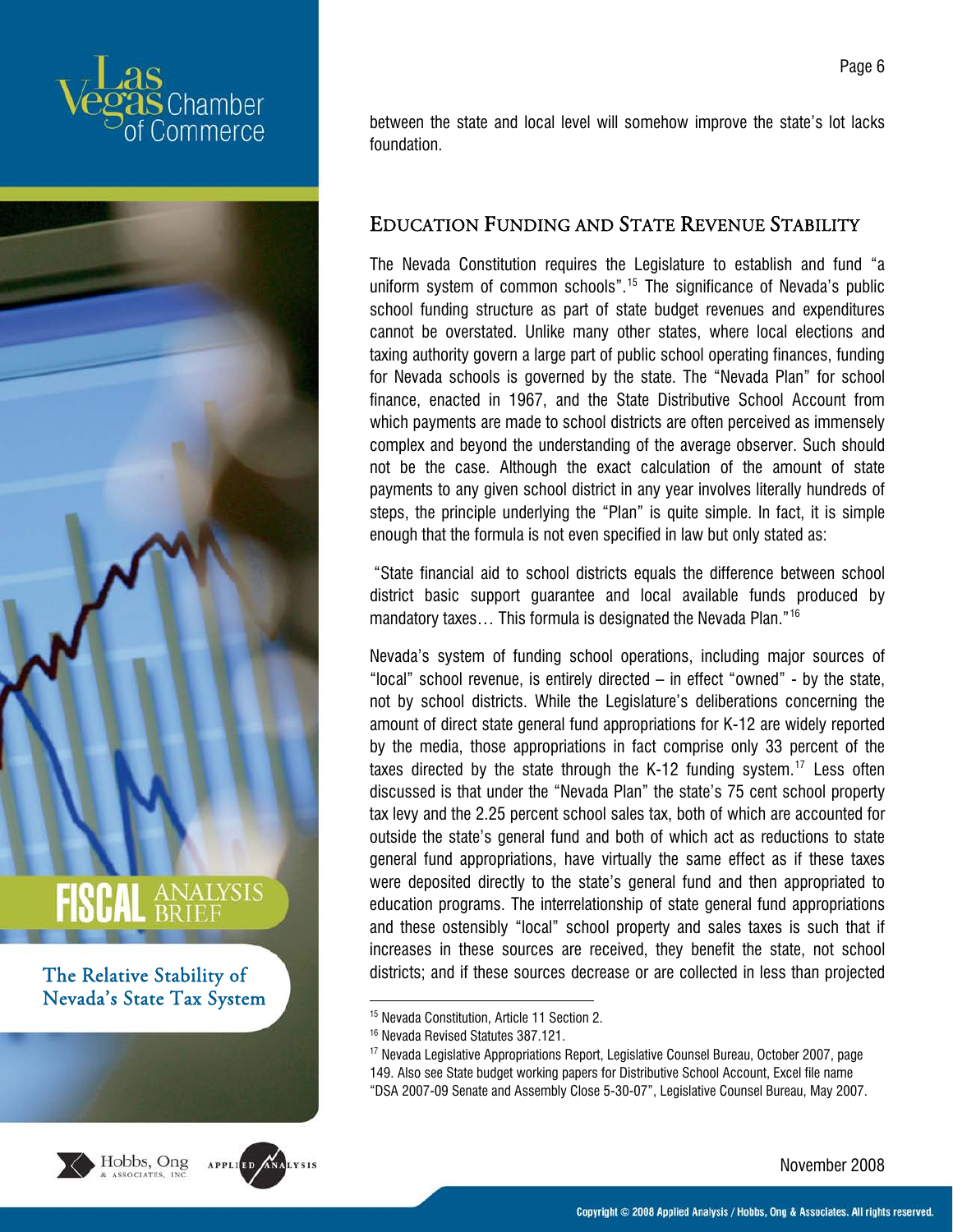



<span id="page-7-0"></span>



1

amounts, the state is still financially responsible to meet the "guaranteed" level of school funding per-student. In other words, the performance of school district revenues has the same effect on the state as the performance of state general fund revenues. Therefore, these school sales and property tax operating levies, though they are expended through school districts, are "local" in name only; any rational analysis of the state's revenue stability should encompass these revenues in addition to those directly deposited to the general fund.

The only significant financial difference between Nevada school districts and Nevada state agencies is that school districts may exercise some latitude in salary structures and allocation among expenditure line items. However, as a consequence of the state's control over their revenue streams, departures from Legislative assumptions in actual budget practice by school districts must generally be funded by sacrificing other educational priorities.

As previously indicated, the interrelationship of state general fund appropriations and these ostensibly "local" school property and sales taxes is such that if increases in these sources are received, they benefit the state, not school districts. While this statement may seem incongruous to some observers, it is supported by review of the state documents revealing the calculation of the state-guaranteed funding per student and the determination of the amount of state general fund appropriation for K-12, as well as the history of money returned or "reverted" to the state general fund, largely as a result of local sales and property taxes for schools being received at higher than projected amounts. To illustrate how this mechanism works in determining how much state money to allocate K-12, Exhibit 13 shows the Legislature's determination of "guaranteed" support per student and state general fund appropriation for FY 2009 in condensed form. Exhibit 14 shows the amount returned or "reverted" to the state general fund from the Distributive School Account since FY 1979, largely due to revenues being received by school districts in higher than anticipated amounts. Together, these exhibits show that the state's method of calculating both the amount appropriated and the amount actually paid to schools treats the major school taxes as state revenue. The FY 2009 per student support and general fund appropriation reflected in these exhibits appear in the actual bills passed by the Legislature, confirming this practice.[18](#page-7-0)

While revenue collections in recessionary periods invariably pose challenges for the state in balancing its budget, it is noteworthy that the state's capture of school sales and property tax revenues as part of its budget coupled with the demonstrated long-term history of net gain to the state in the form of

November 2008

<sup>&</sup>lt;sup>18</sup> Chapter 343, Statutes of Nevada 2007, Assembly Bill 627, Sections 2 and 4.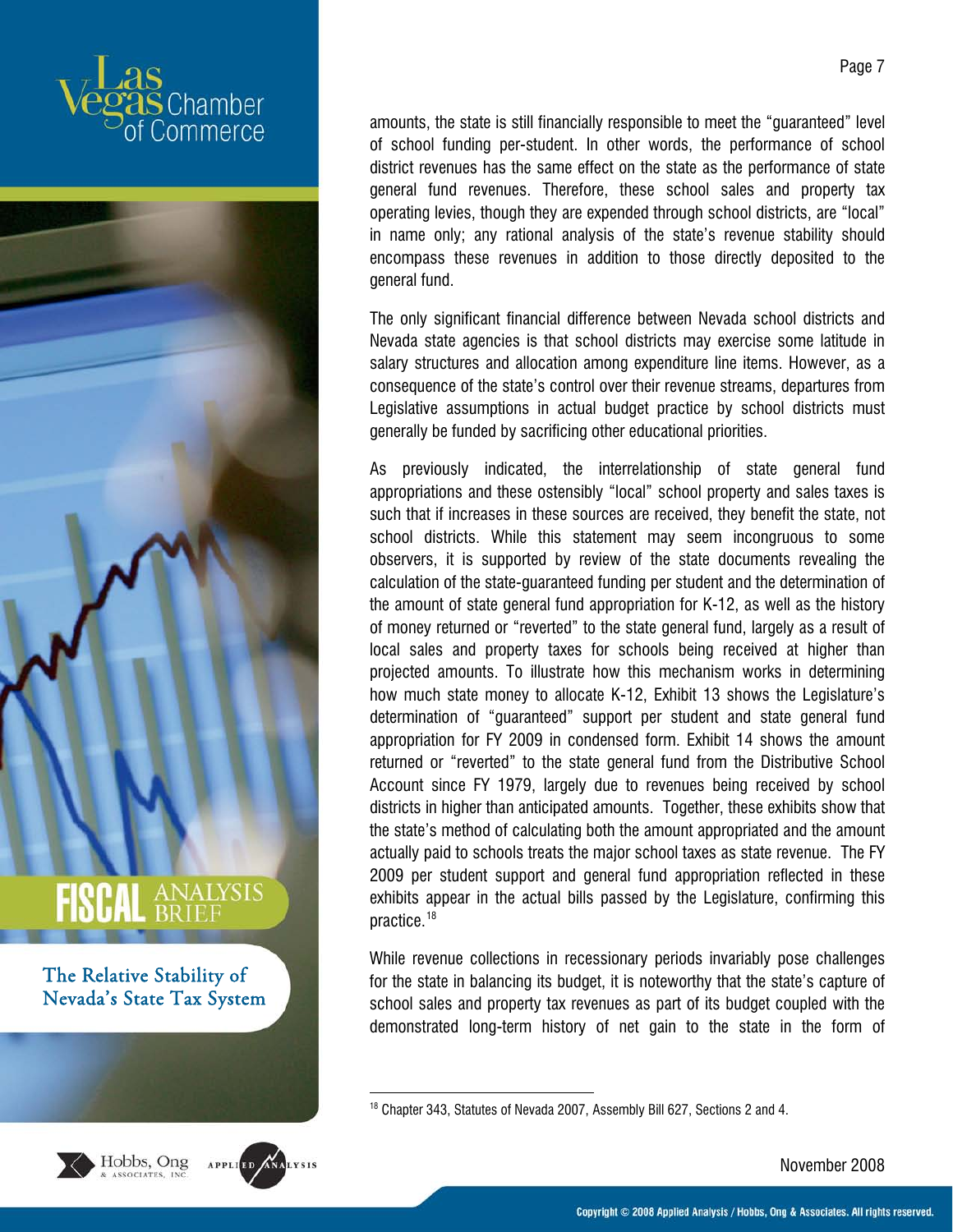



<span id="page-8-7"></span><span id="page-8-6"></span><span id="page-8-5"></span><span id="page-8-4"></span><span id="page-8-3"></span><span id="page-8-2"></span><span id="page-8-1"></span><span id="page-8-0"></span>



"reversions" in fact constitutes a significant supplement to the state budget as a whole.

Page 8

#### METHODOLOGY

This analysis is based on data obtained from several sources. State tax data were obtained from the U.S. Census Bureau's State Government Tax Collections report.<sup>[19](#page-8-0)</sup> Data were collected for 1990 through 2007. For purposes of this report, "taxes" are defined as all compulsory contributions exacted by a government for public purposes, except employer and employee assessments for retirement and social insurance purposes, which are classified as insurance trust revenue.[20](#page-8-1) Outside the scope of this report are collections for the unemployment compensation "taxes" imposed by each of the state governments and the District of Columbia.<sup>[21](#page-8-2)</sup> However, all receipts from licenses and compulsory fees, including those that are imposed for regulatory purposes, as well as those designated to provide revenue are included.<sup>[22](#page-8-3)</sup> State tax data were adjusted for inflation using the Consumer Price Index – All Consumers as reported by the U.S. Department of Labor, Bureau of Labor Statistics.<sup>[23](#page-8-4)</sup>

Total collections were divided by state population, income and gross product to measure the relative degree to which varied over time. These data were obtained from the U.S. Department of Commerce, Bureau of Economic Analysis.<sup>[24](#page-8-5)</sup> The relative degree of variability was measured by the coefficient of variation, which is standard deviation divided by the mean times 100. Each state was then compared to the median value for all 50 states and ranked where 1 was the state with the lowest coefficient of variation and 50 was the state with the highest coefficient of variation.

Data on major tax collections, tax rates and distributions were obtained from the Nevada Department of Taxation, $25$  the Nevada Gaming Control Board, $26$  and

.

November 2008

<sup>&</sup>lt;sup>19</sup> The U.S. Census Bureau notes that it conducts an Annual Survey of State Government Tax Collection, as authorized by law under Title 13, United States Code, Section 182. The State Government Tax Collection files and tables contain annual statistics on the fiscal year tax collections of all 50 state governments in the United States. The statistics are for state governments only; they should not be interpreted as state area data (state plus local government tax collections combined).

<sup>&</sup>lt;sup>20</sup> *Id.*<br><sup>21</sup> *Id.*<br><sup>22</sup> *See*, Consumer Price Index. <u>http://www.bls.gov/cpi/#data</u>.<br><sup>24</sup> *See*, U.S. Economic Accounts. <u>http://www.bea.gov/</u>.<br><sup>25</sup> *See*, Nevada Department of Taxation. Publications. http://tax.state.

 $26$  See, Nevada Gaming Control Board. Press Release Information by Month. [http://gaming.nv.gov/mrrindex.htm#mrrindex.](http://gaming.nv.gov/mrrindex.htm#mrrindex)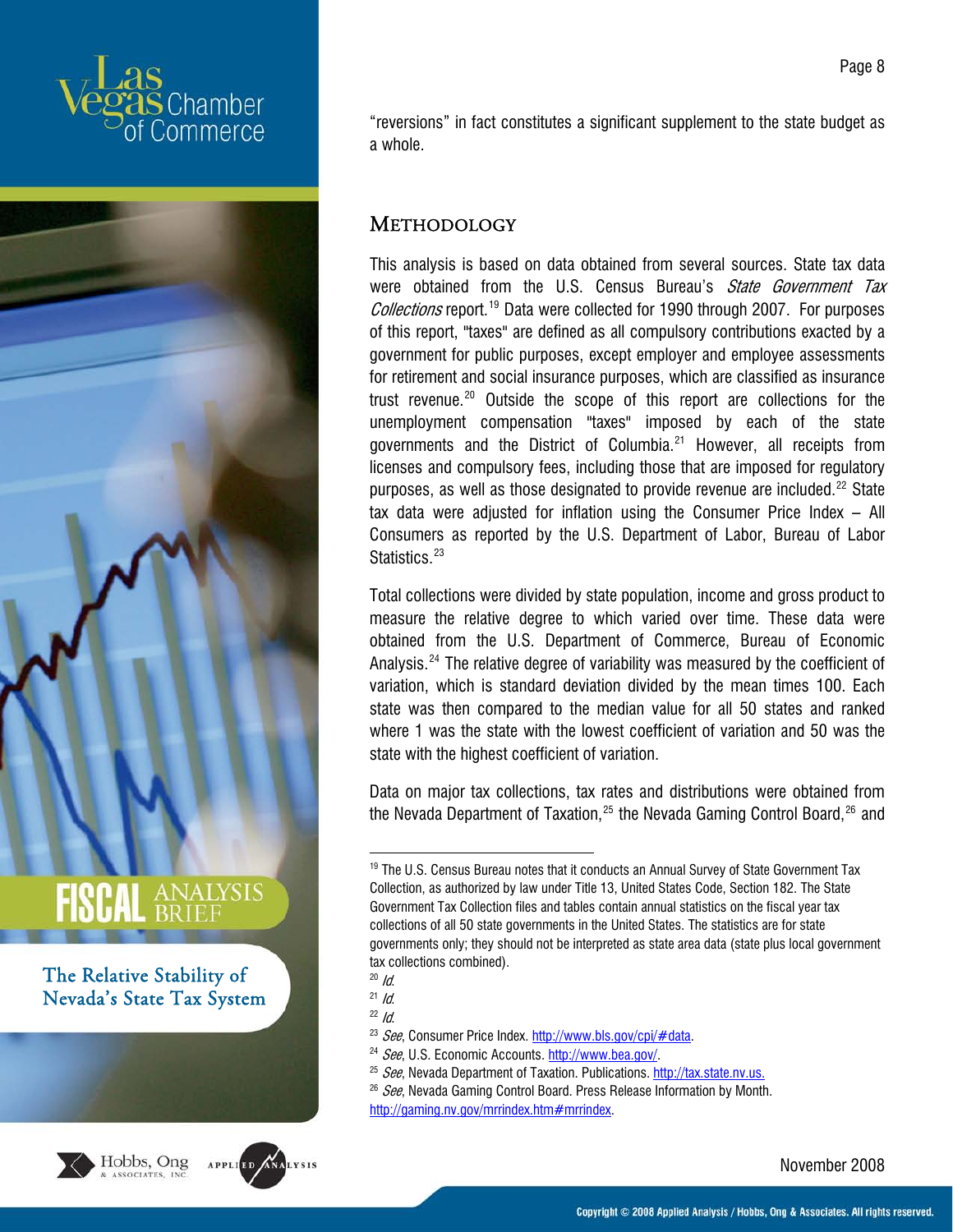



<span id="page-9-1"></span><span id="page-9-0"></span>



the Nevada Legislative Counsel Bureau.<sup>[27](#page-9-0)</sup> Distributional information was also obtained from the Nevada Taxpayers Association, Tax Facts publication.<sup>[28](#page-9-1)</sup>

Information regarding school funding as part of the state budget was obtained from publications of the Nevada Legislature and from working papers and mathematical models by which the Legislature calculated such funding. Information on monies "reverted" from the State Distributive School Account to the state general fund was obtained from the Nevada Department of Education.

#### ANALYSIS LIMITATIONS

As with any analysis, there are important limitations that must be considered when drawing conclusion from the data utilized. State tax data reported by the U.S. Census Bureau are obtained by surveying the states. Missing data are compiled by trained representatives of the Bureau of the Census from official state government records resulting in one hundred percent data coverage. Because not all states report this information similarly, internal inconsistencies may be present and differences may exist with other reporting sources.

Relative to Nevada, total tax collections include only taxes and revenues classified as "state" revenues. Local collections and those sourced directly to special districts (e.g., school districts) may be partially reported or omitted all together. A subsequent analysis considering combined and separate state and local government revenues was also undertaken as part of this analysis; however, these data have only been reported since 1997 and the data were not collected for two years in the last 10 (i.e., 2001 and 2003). Thus, inclusion of these data beyond the source summary provided in Exhibit 8 was not appropriate for these purposes.

It is also important to note that this is a single analysis addressing a single issue. It is not intended to be comprehensive nor are the underlying data appropriate for all purposes.

November 2008

<sup>.</sup> <sup>27</sup> See, Nevada Legislative Counsel Bureau. 2007 Fiscal Appropriations Report. <http://www.leg.state.nv.us/lcb/fiscal/Appropriation%20Reports/>.<br><sup>28</sup> See, Nevada Taxpayers Association. [http://www.nevadataxpayers.org.](http://www.nevadataxpayers.org/)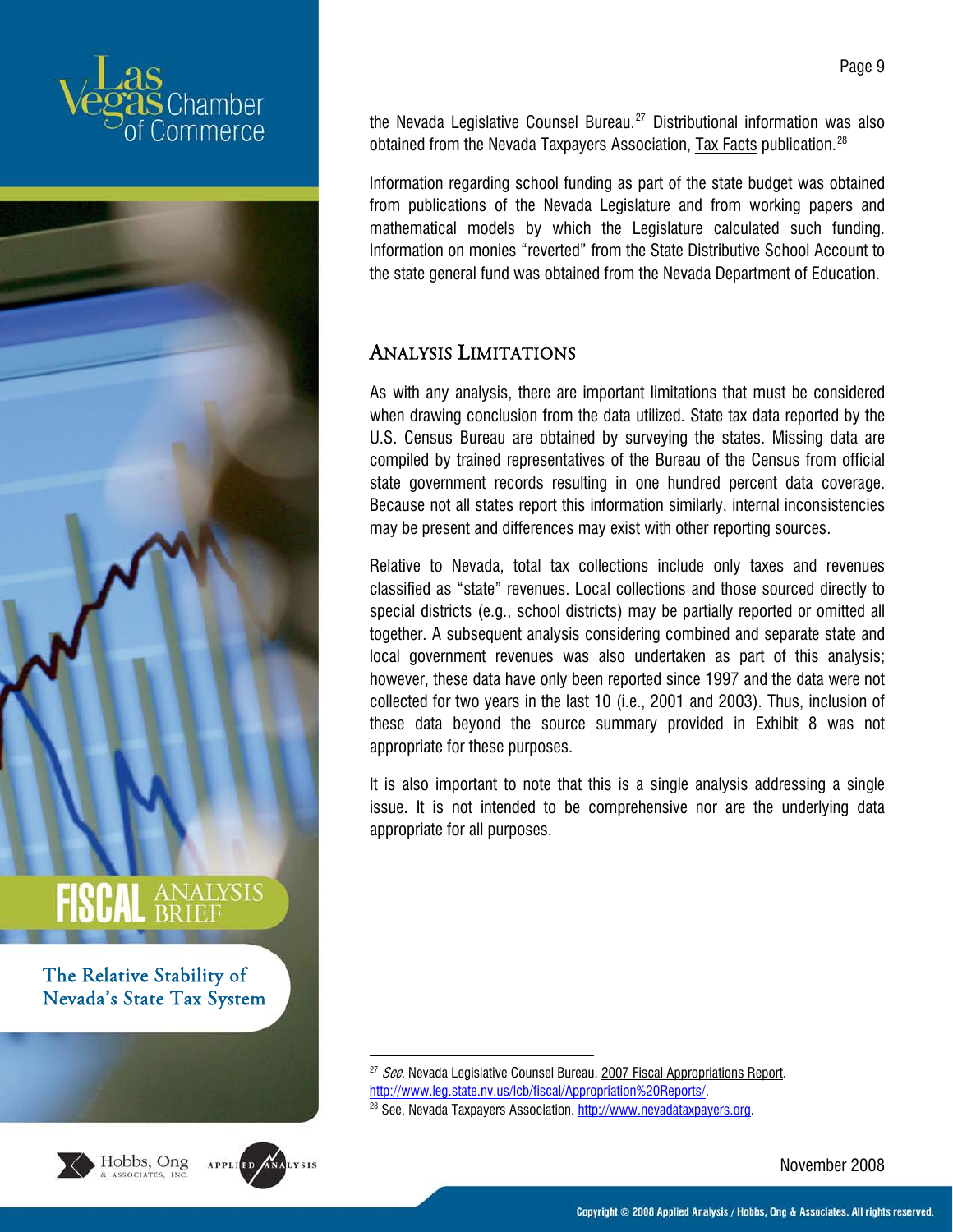

Exhibit 1

Source: U.S. Census Bureau and U.S. Bureau of Economic Analysis, U.S. Economic Accounts.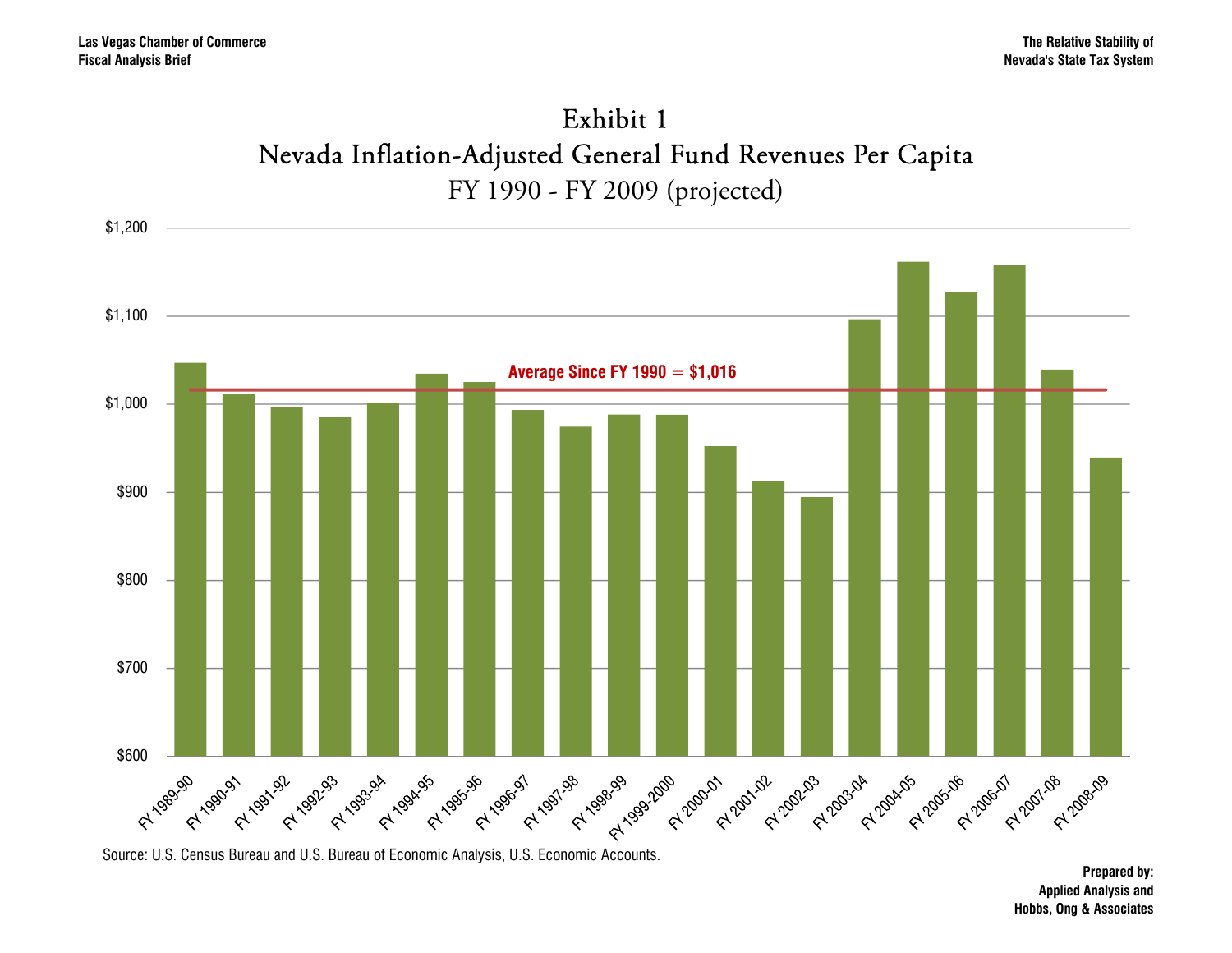\$35





Source: U.S. Census Bureau and U.S. Bureau of Economic Analysis, U.S. Economic Accounts.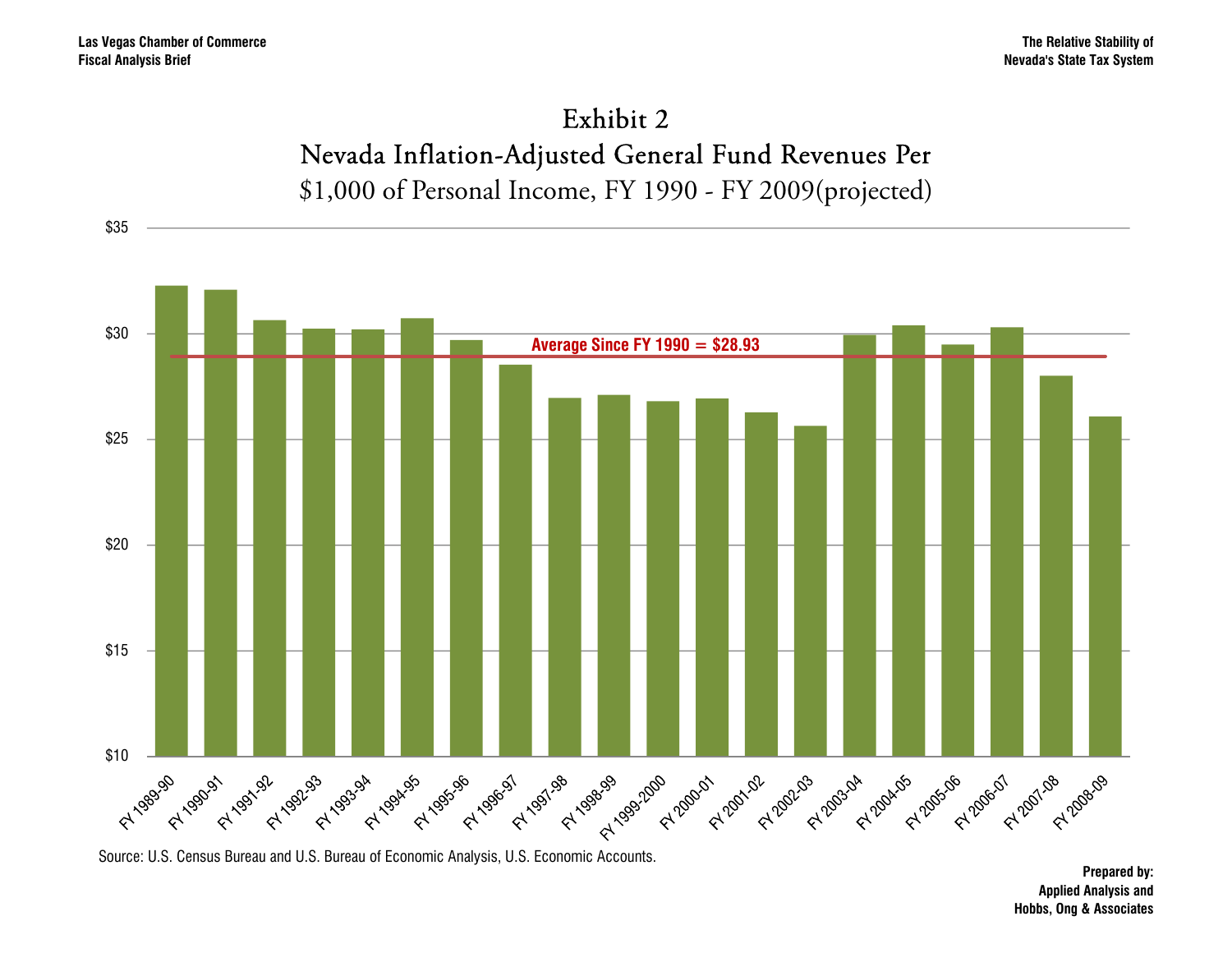

Exhibit 3

Source: U.S. Census Bureau and U.S. Bureau of Economic Analysis, U.S. Economic Accounts.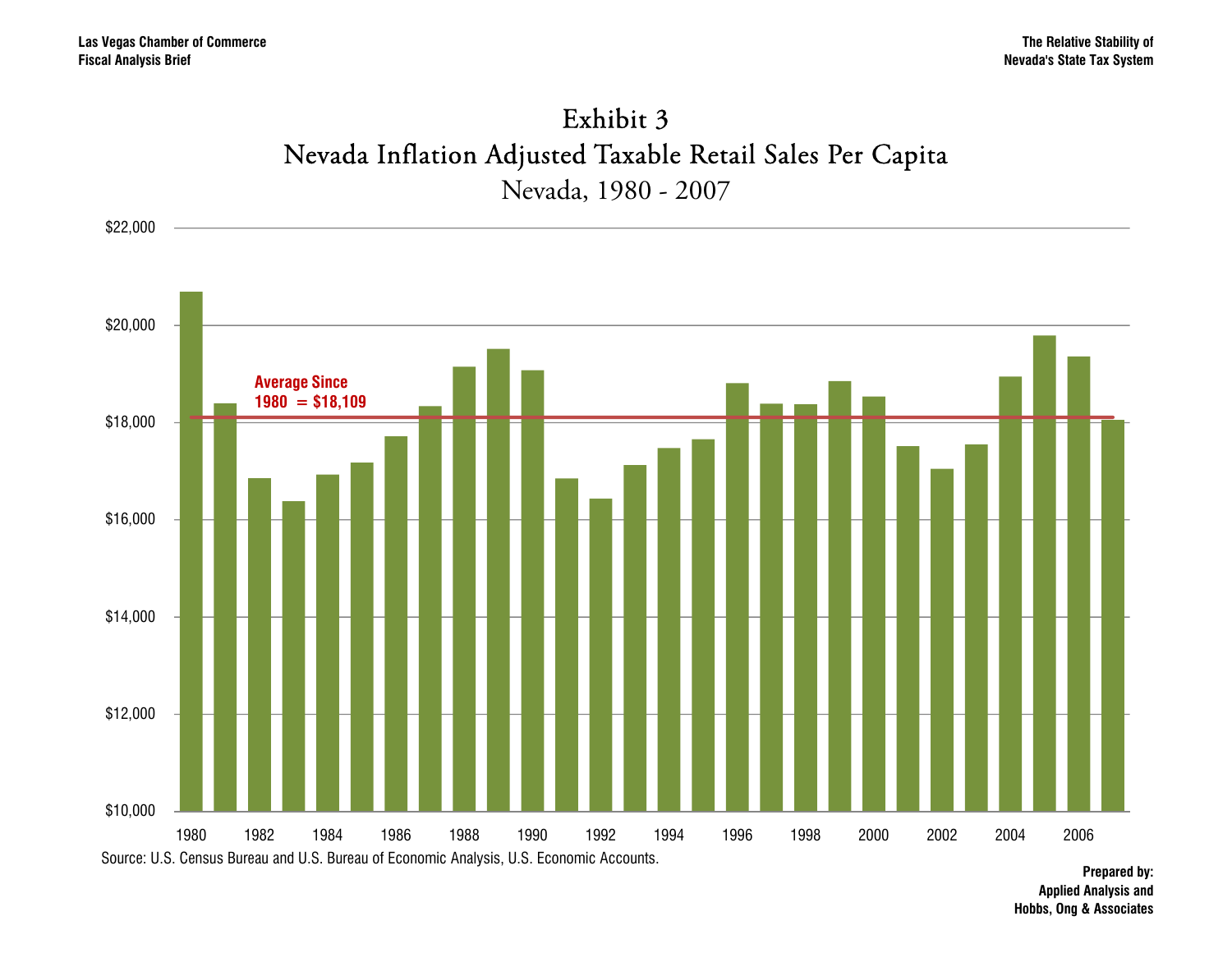

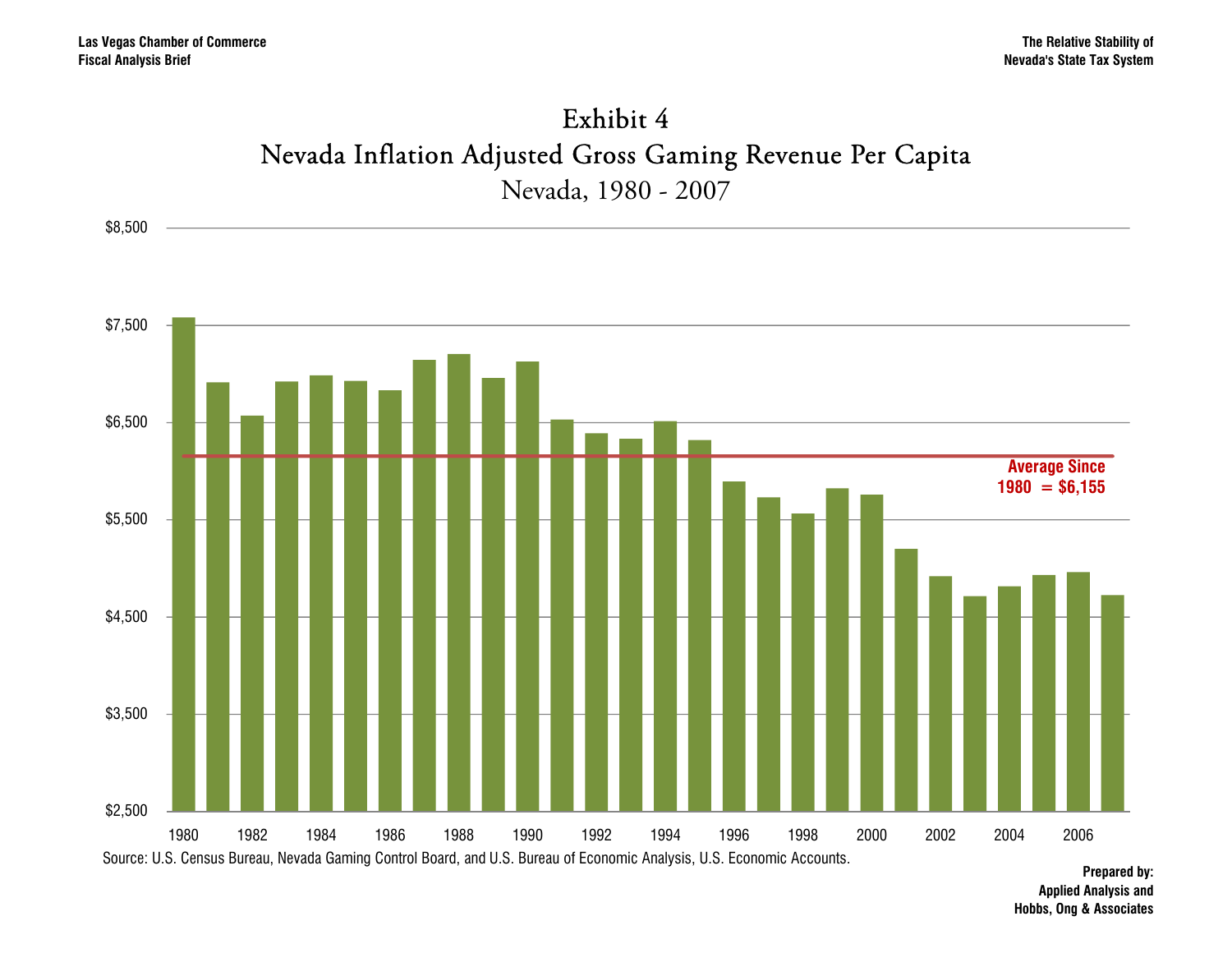#### Exhibit 5: Comparative Analysis of Tax Collections Nevada and US State Government Tax Collections in 2007

(Amounts in thousands)

| Item                             |                           | <b>Nevada</b>            | %            |     | <b>United States</b> | %      |
|----------------------------------|---------------------------|--------------------------|--------------|-----|----------------------|--------|
| <b>Total taxes</b>               | \$                        | 6,304,753                | $100.0\%$ \$ |     | 750,282,072          | 100.0% |
| <b>Property taxes</b>            | \$                        | 184,467                  | $2.9\%$ \$   |     | 12,157,348           | 1.6%   |
| Sales and gross receipts         | \$                        | 5,126,064                | $81.3\%$ \$  |     | 345,827,843          | 46.1%  |
| General sales and gross receipts | \$                        | 3,212,848                | 51.0% \$     |     | 236,333,048          | 31.5%  |
| Selective sales taxes            | \$                        | 1,913,216                | 30.3%        | -\$ | 109,494,795          | 14.6%  |
| Alcoholic beverages              | \$                        | 39,862                   | $0.6\%$ \$   |     | 5,156,536            | 0.7%   |
| Amusements                       | \$                        | 1,089,065                | 17.3%        | \$  | 5,929,715            | 0.8%   |
| Insurance premiums               | \$                        | 259,329                  | $4.1\%$ \$   |     | 15,345,345           | 2.0%   |
| Motor fuels                      | \$                        | 328,433                  | 5.2%         | \$  | 36,523,953           | 4.9%   |
| Pari-mutuels                     | \$                        |                          | $0.0\%$ \$   |     | 294,424              | 0.0%   |
| Public utilities                 | \$                        | 11,193                   | $0.2\%$ \$   |     | 10,986,363           | 1.5%   |
| Tobacco products                 | \$                        | 137,649                  | 2.2%         | \$  | 15,262,111           | 2.0%   |
| Other selective sales            | \$                        | 47,685                   | $0.8\%$ \$   |     | 19,996,348           | 2.7%   |
| <b>Licenses</b>                  | \$                        | 801,560                  | $12.7%$ \$   |     | 46,882,661           | 6.2%   |
| Alcoholic beverages              | \$                        |                          | $0.0\%$ \$   |     | 441.698              | 0.1%   |
| Amusements                       | \$                        | 95,256                   | $1.5\%$ \$   |     | 609,963              | 0.1%   |
| Corporation                      | \$                        | 72,119                   | 1.1%         | \$  | 8,307,892            | 1.1%   |
| Hunting and fishing              | \$                        | 9,114                    | $0.1\%$ \$   |     | 1,413,091            | 0.2%   |
| Motor vehicle                    | \$                        | 170,142                  | 2.7%         | \$  | 19,359,362           | 2.6%   |
| Motor vehicle operators          | \$                        | 15,639                   | $0.2\%$ \$   |     | 2,131,455            | 0.3%   |
| Public utility                   | \$                        |                          | $0.0\%$ \$   |     | 480,573              | 0.1%   |
| Occupation and business, NEC     | \$                        | 433,814                  | 6.9% \$      |     | 13,389,702           | 1.8%   |
| Other licenses                   | \$                        | 5,476                    | $0.1\%$ \$   |     | 748,925              | 0.1%   |
| Income taxes                     | \$                        | $\blacksquare$           | $0.0\%$ \$   |     | 319,286,060          | 42.6%  |
| Individual income                | \$                        | $\overline{\phantom{a}}$ | $0.0\%$ \$   |     | 265,907,186          | 35.4%  |
| Corporation net income           | $\boldsymbol{\mathsf{S}}$ |                          | $0.0\%$ \$   |     | 53,378,874           | 7.1%   |
| <b>Other taxes</b>               | \$                        | 192,662                  | $3.1\%$ \$   |     | 26,128,160           | 3.5%   |
| Death and gift                   | \$                        | 759                      | $0.0\%$ \$   |     | 4,901,473            | 0.7%   |
| Documentary and stock transfer   | \$                        | 129,725                  | $2.1\%$ \$   |     | 10,256,669           | 1.4%   |
| Severance                        | \$                        | 62,178                   | 1.0%         | \$  | 10,728,931           | 1.4%   |
| Other                            | \$                        |                          | 0.0%         | \$  | 241,087              | 0.0%   |

Source: U.S. Census Bureau, Federal, State and Local Governments, State Government Tax Collections. Available at: http://www.census.gov/govs/www/index.html.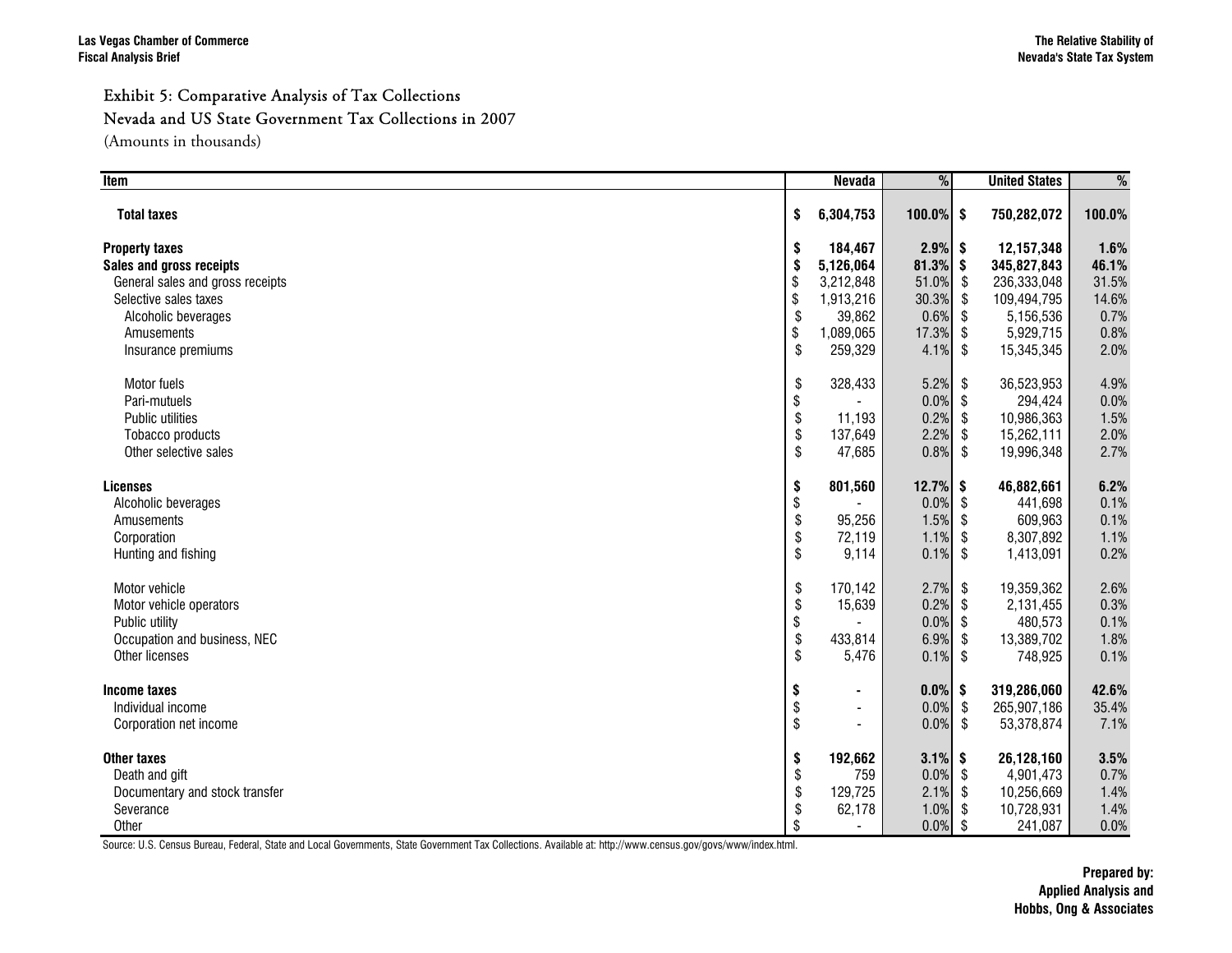# Exhibit 6Inflation Adjusted Per Capita State Tax Collections 1990 - 2007



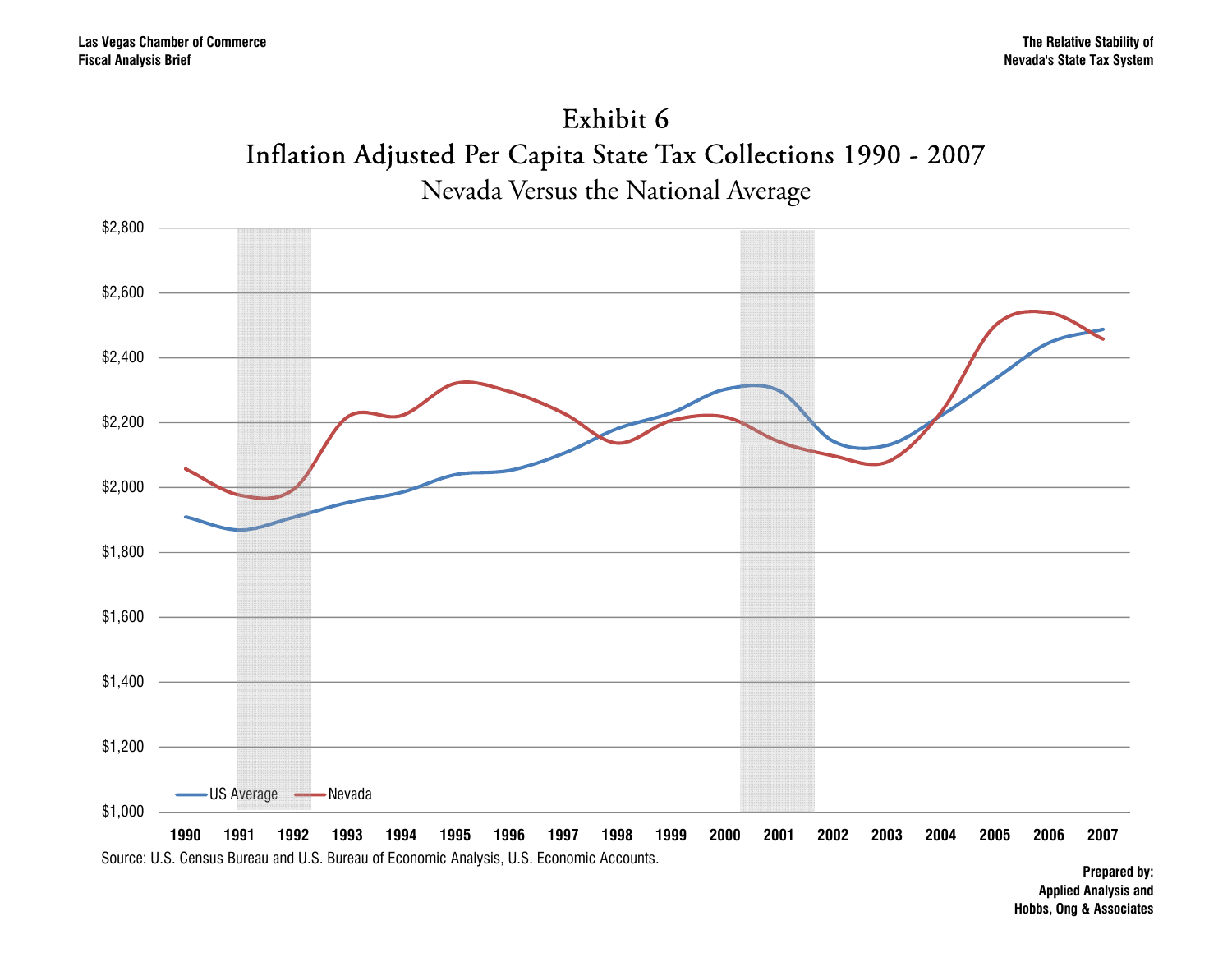## Exhibit 7 Inflation Adjusted Per Capita State Tax Collections 1990 - 2007 Standardized Coefficients of Variance (100 = National Median)

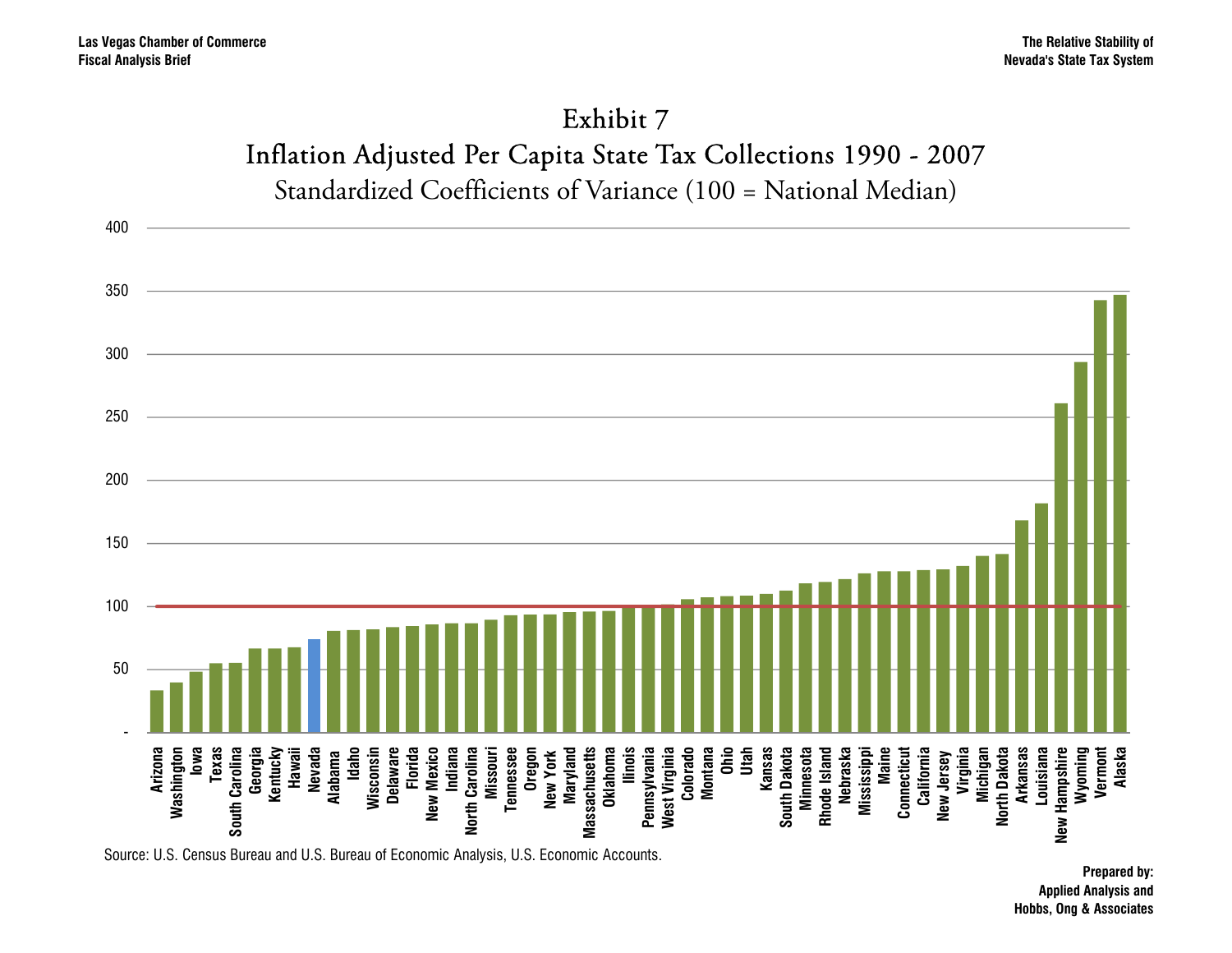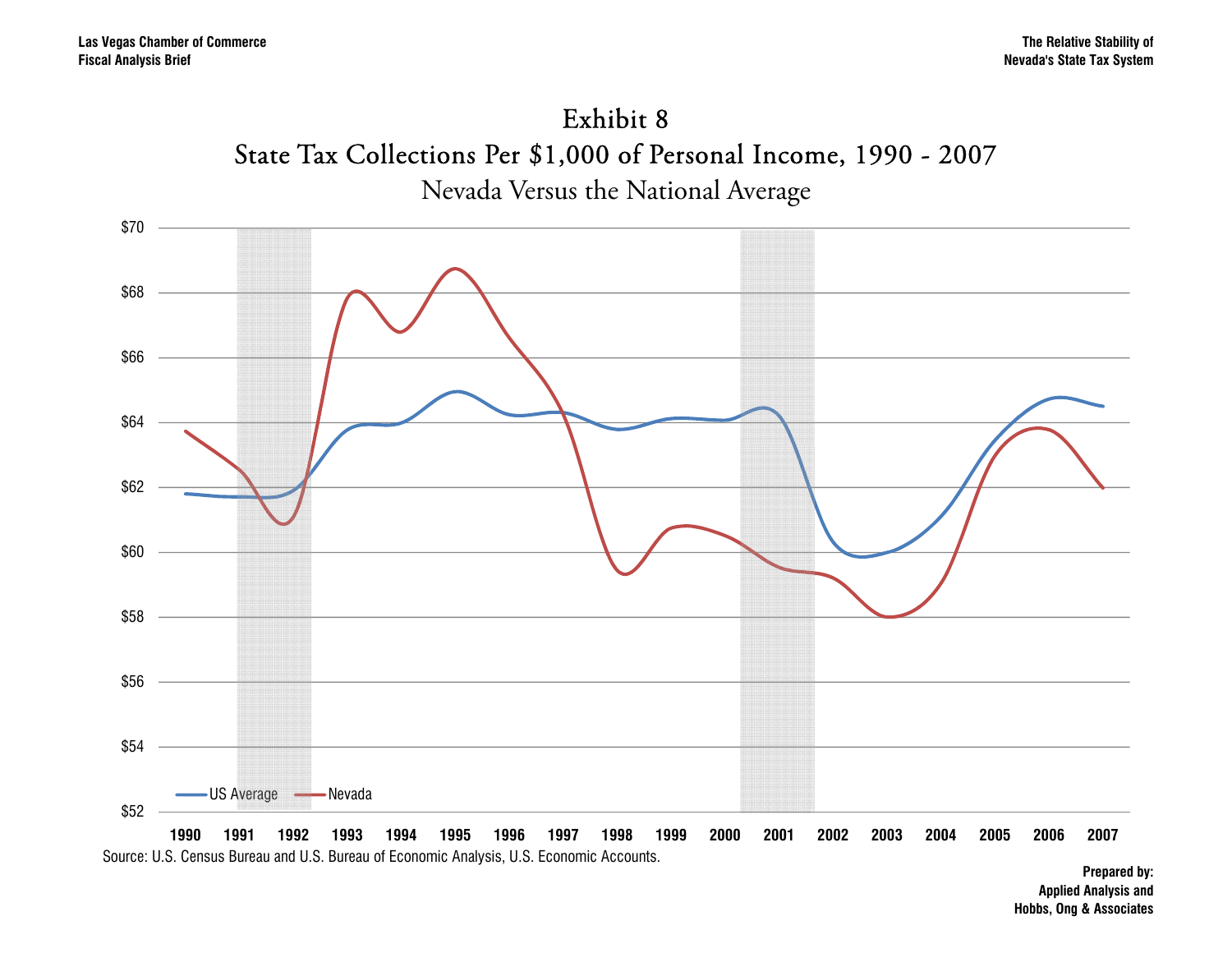# Exhibit 9 State Tax Collections Per \$1,000 of Personal Income,1990 - 2007

Standardized Coefficients of Variance (100 = National Median)

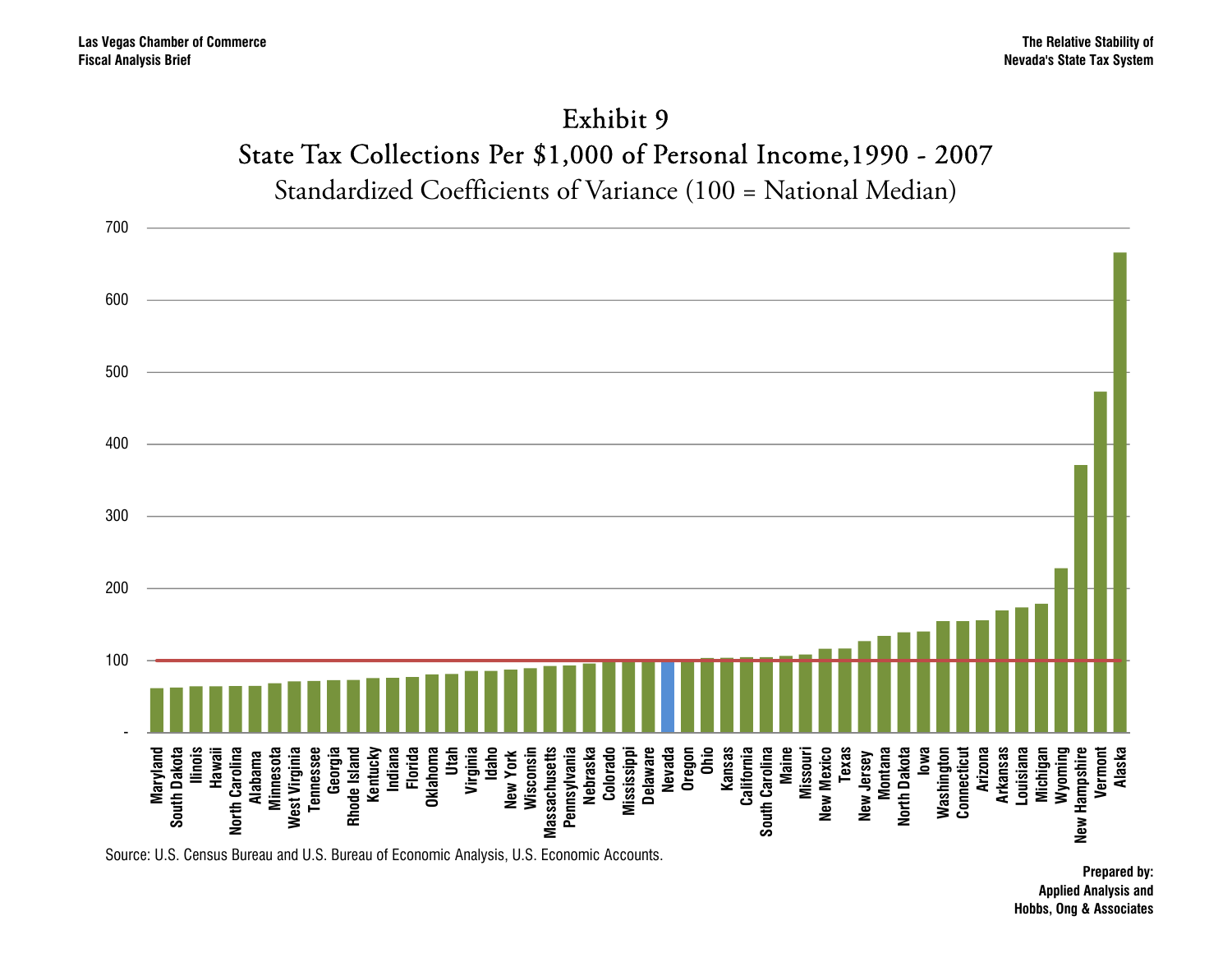



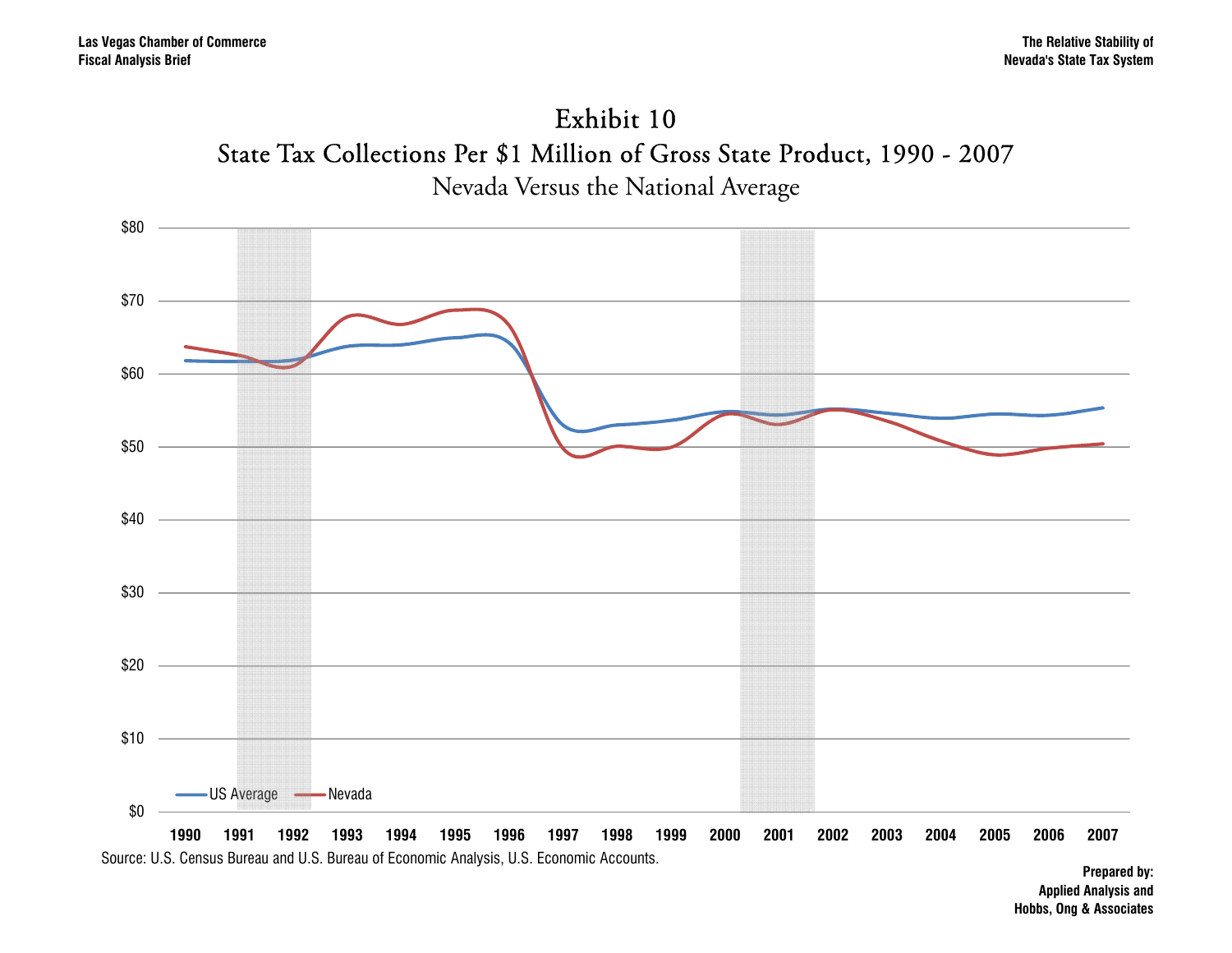### Exhibit 11Tax Collections Per \$1 Million in Gross State Product, 1990 - 2007 Standardized Coefficients of Variance (100 = National Median)

500 450 400 350 300 250 200 150 100 50 -**Maine Oklahoma Montana Virginia Oregon Colorado Ilinois Michigan Nebraska Kentucky Georgia Nevada Texas Vermont Delaware Maryland** West Virginia **Idaho** Pennsylvania Wisconsin **Massachusetts Ohio Minnesota** South Dakota South Carolina **Iowa** Tennessee **New York Utah Washington Hawaii Arizona New Mexico** Hampshire **Alaska** Rhode Island **Pennsylvania Massachusetts Minnesota Arkansas Missouri New Jersey California Kansas Indiana South Dakota** North Dakota **North Dakota South Carolina Connecticut Connecticut Tennessee New York North Carolina New Mexico Louisiana Wyoming Florida Rhode Island West Virginia Alabama Wisconsin** New Jersey **Mississippi New Hampshire** New I Source: U.S. Census Bureau and U.S. Bureau of Economic Analysis, U.S. Economic Accounts.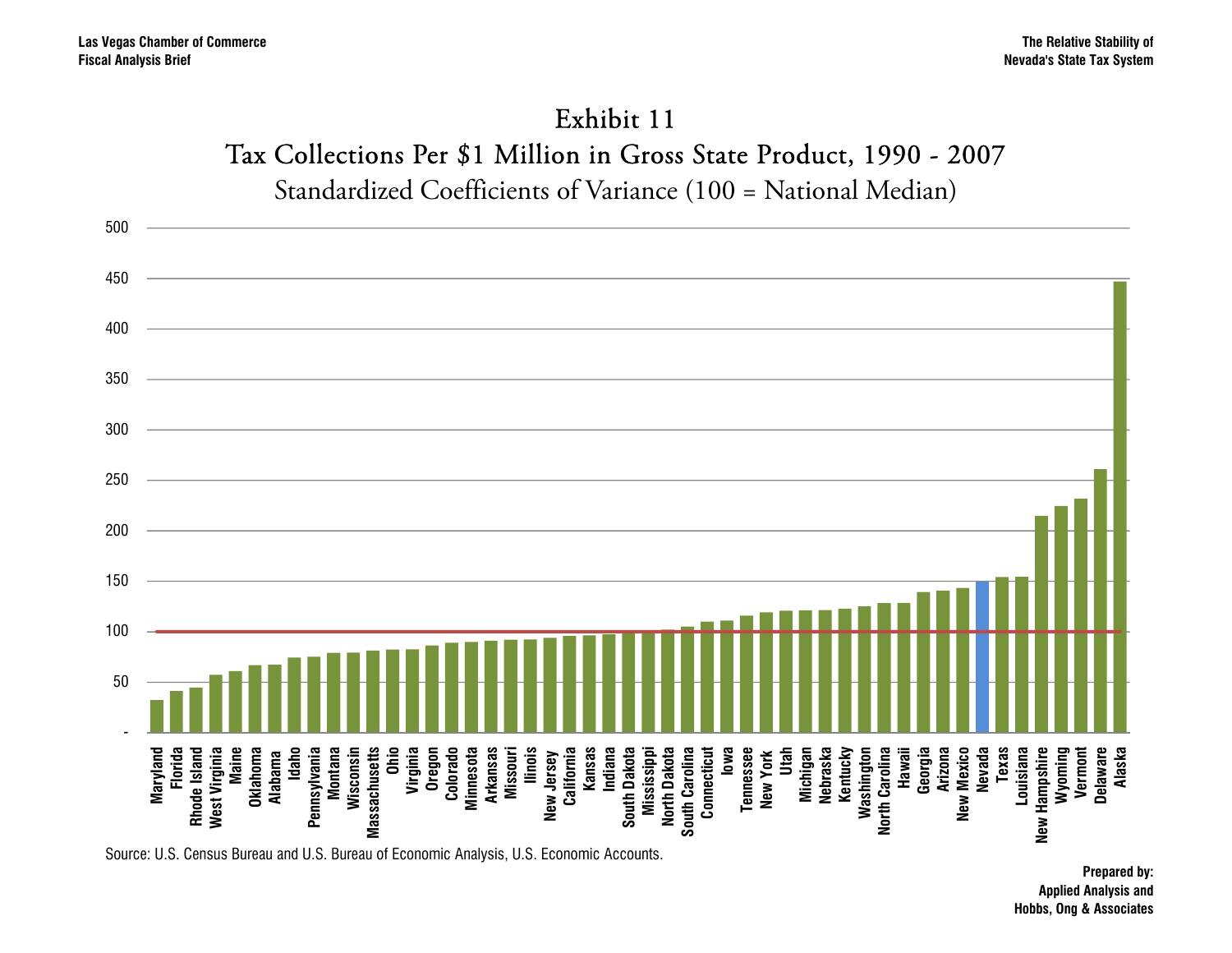#### Exhibit 12: Comparative Analysis of Tax Collections Nevada State and Local Own-Source Revenues in FY 2005-06

(Amounts in thousands)

|                                      | Nevada               |               |                |              |                |               |
|--------------------------------------|----------------------|---------------|----------------|--------------|----------------|---------------|
|                                      | State & local        |               | State          |              | Local          |               |
|                                      | government           |               | government     |              | government     |               |
| <b>Description</b><br>Taxes:         | amount               | %             | amount         | %            | amount         | $\%$          |
| Selective sales:                     |                      |               |                |              |                |               |
| Motor fuel                           | 419,838              | 3.0%          | 311,888        | 4.2%         | 107,950        | 1.6%          |
| Alcoholic beverage                   | 38,262               | 0.3%          | 38.262         | 0.5%         |                | 0.0%          |
| Tobacco products                     | 138,813              | 1.0%          | 138,813        | 1.9%         |                | 0.0%          |
| Public utilities                     | 182,981              | 1.3%          | 11,593         | 0.2%         | 171,388        | 2.6%          |
| Other selective sales                | 1.646.165            | 11.6%         | 1.328.126      | 17.8%        | 318,039        | 4.7%          |
| Total selective sales                | 2,426,059            | 17.1%         | 1,828,682      | 24.4%        | 597,377        | 8.9%          |
| Property tax                         | 2,509,147            | 17.7%         | 163,531        | 2.2%         | 2,345,616      | 35.0%         |
| General sales tax                    | 3,320,670            | 23.4%         | 3,163,832      | 42.3%        | 156,838        | 2.3%          |
| Individual income                    |                      | 0.0%          |                | 0.0%         |                | 0.0%          |
| Corporate income                     |                      | 0.0%          |                | 0.0%         |                | 0.0%          |
| Motor vehicle license                | 162,443              | 1.1%          | 162,443        | 2.2%         |                | 0.0%          |
| Other taxes                          | 1,345,530            | 9.5%          | 834,492        | 11.2%        | 511,038        | 7.6%          |
| <b>Total taxes</b>                   | 9,763,849            | 68.8%         | 6,152,980      | 82.3%        | 3,610,869      | 53.9%         |
| Current charges:                     |                      |               |                |              |                |               |
| Education:                           |                      |               |                |              |                |               |
| Institutions of higher education     | 423,457              | 3.0%          | 423,457        | 5.7%         |                | 0.0%          |
| School lunch sales (gross)           | 37,996               | 0.3%          |                | 0.0%         | 37.996         | 0.6%          |
| Education, other                     | 85,726               | 0.6%          | 686            | 0.0%         | 85,040         | 1.3%          |
| <b>Total education</b>               | 547,179              | 3.9%          | 424,143        | 5.7%         | 123,036        | 1.8%          |
| Hospitals                            | 547,493              | 3.9%          | 17,059         | 0.2%         | 530,434        | 7.9%          |
| Highways                             | 20,422               | 0.1%          | 10,971         | 0.1%         | 9,451          | 0.1%          |
| Air transportation (airports)        | 329,034              | 2.3%          |                | 0.0%         | 329,034        | 4.9%          |
| Parking facilities                   | 4,539                | 0.0%          |                | 0.0%         | 4,539          | 0.1%          |
| Sea and inland port facilities       |                      | 0.0%          |                | 0.0%         |                | 0.0%          |
| Natural resources                    | 7,146                | 0.1%          | 6,185          | 0.1%         | 961            | 0.0%          |
| Parks and recreation                 | 145,346              | 1.0%          | 4,558          | 0.1%         | 140,788        | 2.1%          |
| Housing and community development    | 18,214               | 0.1%          | 3,688          | 0.0%         | 14,526         | 0.2%          |
| Sewerage                             | 367,578              | 2.6%          |                | 0.0%         | 367,578        | 5.5%          |
| Solid waste management               | 18,495               | 0.1%          | 2,815          | 0.0%         | 15,680         | 0.2%          |
| Other charges                        | 588,740<br>2,594,186 | 4.2%<br>18.3% | 162,777        | 2.2%<br>8.5% | 425,963        | 6.4%<br>29.3% |
| Total current charges                |                      |               | 632,196        |              | 1,961,990      |               |
| Miscellaneous general revenue:       |                      |               |                |              |                |               |
| Interest earnings                    | 590,451              | 4.2%          | 289,776        | 3.9%         | 300,675        | 4.5%          |
| Special assessments                  | 138,980              | 1.0%          | 3,758          | 0.1%         | 135,222        | 2.0%          |
| Sale of property                     | 117,085              | 0.8%          | 74,210         | 1.0%         | 42,875         | 0.6%          |
| Other general revenue                | 980,635              | 6.9%          | 327,865        | 4.4%         | 652,770        | 9.7%          |
| Total miscellaneous general revenue  | 1,827,151            | 12.9%         | 695,609        | 9.3%         | 1,131,542      | 16.9%         |
| General revenue from own sources     | 14,185,186           | 100.0%        | 7.480.785      | 100.0%       | 6,704,401      | 100.0%        |
|                                      |                      |               |                |              |                |               |
| Utility revenue:                     |                      |               |                |              |                |               |
| Water supply                         | 831,040              | 22.0%         | 1,604          | 0.1%         | 829,436        | 91.6%         |
| Electric power                       | 166,799              | 4.4%          | 121,975        | 4.2%         | 44,824         | 5.0%          |
| Gas supply                           |                      | 0.0%          |                | 0.0%         |                | 0.0%          |
| Transit                              | 31,198               | 0.8%          | ÷,             | 0.0%         | 31,198         | 3.4%          |
| Total utility revenue                | 1,029,037            | 27.2%         | 123,579        | 4.3%         | 905,458        | 100.0%        |
| Liquor store revenue                 | $\blacksquare$       | 0.0%          | $\blacksquare$ | 0.0%         | ٠              | 0.0%          |
| Social insurance trust revenue:      |                      |               |                | 0.0%         |                | 0.0%          |
| Unemployment compensation            | 370,777              | 9.8%          | 370,777        | 12.9%        |                | 0.0%          |
| Employee retirement                  | 2,386,036            | 63.0%         | 2,386,036      | 82.8%        |                | 0.0%          |
| Workers' compensation                |                      | 0.0%          |                | 0.0%         | $\blacksquare$ | 0.0%          |
| Other insurance trust revenue        |                      | 0.0%          |                | 0.0%         |                | 0.0%          |
| Total social insurance trust revenue | 2,756,813            | 72.8%         | 2,756,813      | 95.7%        | $\blacksquare$ | 0.0%          |
|                                      |                      |               |                | 0.0%         |                | 0.0%          |
| Other revenue not from own sources   | 3,785,850            | 100.0%        | 2,880,392      | 100.0%       | 905,458        | 100.0%        |
|                                      |                      |               |                |              |                |               |

Source: US Census Bureau.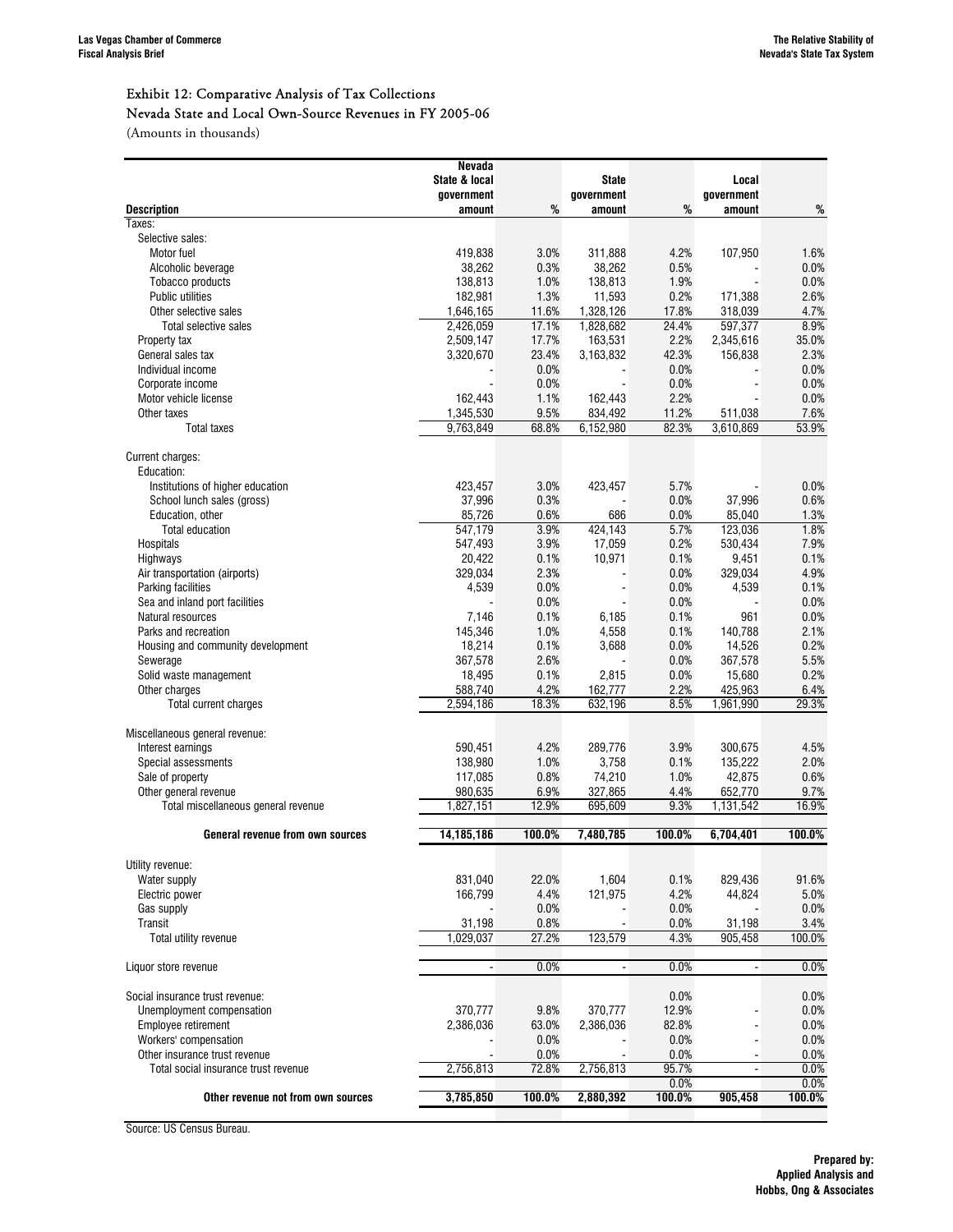#### Exhibit 13 FY 2009 State Distributive School Account

#### Determination of State General Fund Appropriation Showing State Deduction of School District Property and Sales Taxes

| <b>Total Operating Expenditures</b>                                               | \$3,302 |
|-----------------------------------------------------------------------------------|---------|
|                                                                                   |         |
| <b>Minus 50 Cent Property Tax</b>                                                 | \$581   |
| <b>Minus Other District Revenue</b>                                               | \$252   |
| Minus Non-Basic Programs                                                          | \$145   |
| Equals Amount to be Funded on Per-Student Basis                                   | \$2,324 |
| Plus Programs not Funded on Per-Student Basis                                     | \$348   |
| Equals Amount to be Funded from Distributive School Account                       | \$2,672 |
| <b>Minus Projected 2.25% School Sales Tax</b>                                     | \$1,108 |
| <b>Minus projected 75 cent School Property Tax</b>                                | \$290   |
| Equals State Share of Distributive School Account Funding                         | \$1,274 |
| Minus Miscellaneous DSA Revenues                                                  | \$183   |
| <b>Equals State General Fund Appropriation</b>                                    | \$1,091 |
| (Amounts above are in millions.)                                                  |         |
| Divide DSA Per Student Funding (\$2.324 Billion) by FY 2009 Projected Enrollment: | 436,675 |
| <b>Funding per student:</b>                                                       | \$5,323 |

Source: Nevada Legislative Appropriations Report, Legislative Counsel Bureau, October 2007, and state budget working papers for Distributive School Account, file name "DSA 2007-09 Senate and Assembly Close 5-30-07."